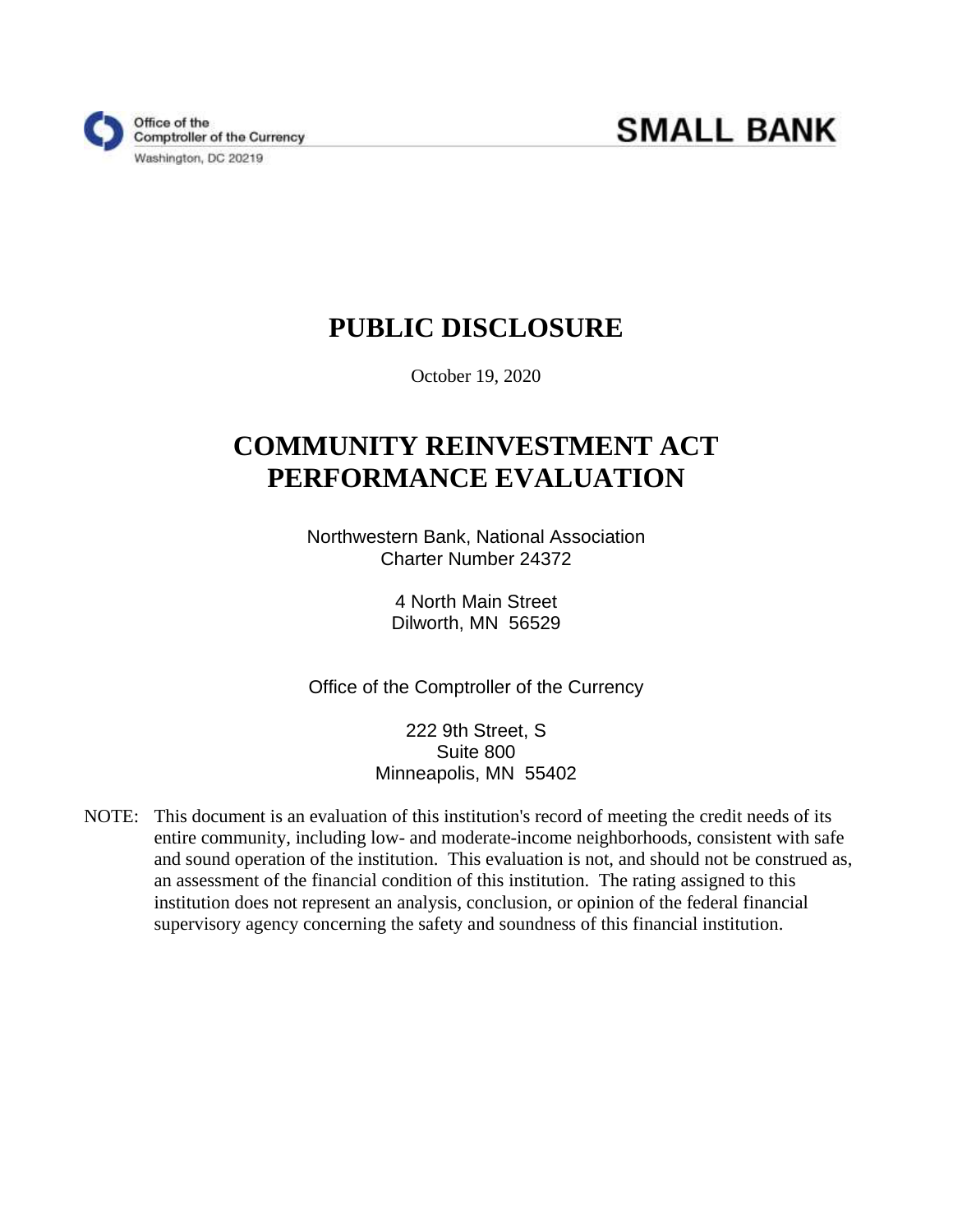### **Table of Contents**

<span id="page-1-0"></span>

| 4     |
|-------|
|       |
|       |
|       |
| $A-1$ |
| $B-1$ |
| $C-1$ |
| $D-1$ |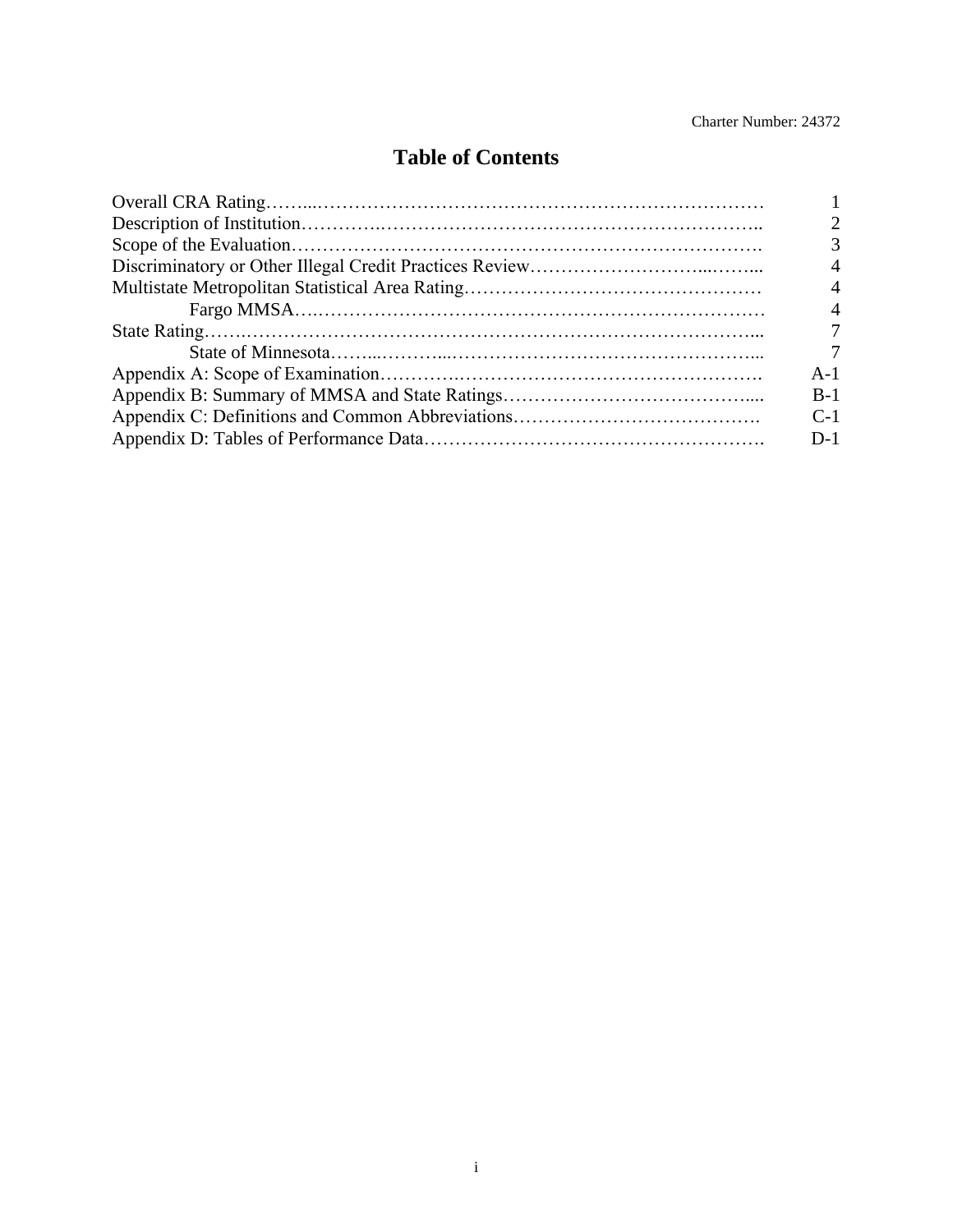# <span id="page-2-0"></span>**Overall CRA Rating**

#### **Institution's CRA Rating:** This institution is rated **Satisfactory.**

#### **The Lending Test is rated: Satisfactory.**

The major factors supporting this rating include:

- The bank's loan-to-deposit (LTD) ratio is reasonable.
- The bank originated a majority of its loans inside its assessment areas (AA).
- The distribution of loans to borrowers of different income levels is excellent.
- While the distribution of loans to geographies of different income levels in the Fargo-Moorhead MSA AA (Fargo MMSA AA) is poor, the distribution in the state of Minnesota (MN) is reasonable.
- The bank did not receive any CRA-related complaints during the evaluation period.

#### **Loan-to-Deposit Ratio**

Northwestern Bank, National Association's (Northwestern) LTD ratio is reasonable considering the bank's size, financial condition, and credit needs of its AAs.

 third quarter of 2016. Northwestern's average LTD ratio ranked third out of four similarly situated Northwestern's LTD ratio averaged 85.6 percent over the 16 quarters since the previous CRA evaluation, with a low of 78.0 percent in the fourth quarter of 2017 and a high of 90.7 percent in the institutions. Similarly situated institutions operate in or near the bank's AAs and have a similar asset size. The following table shows the bank's average LTD ratio compared to similarly situated institutions.

| <b>Institution (Headquarters)</b>                      | <b>Total Assets</b><br>$(\$000s)$ | <b>Average LTD</b><br>Ratio $(\% )$ |
|--------------------------------------------------------|-----------------------------------|-------------------------------------|
| Union State Bank of Fargo (Fargo, ND)                  | \$109,857                         | 97.3                                |
| Security State Bank of Fergus Falls (Fergus Falls, MN) | \$124,674                         | 89.2                                |
| Northwestern Bank, National Association (Dilworth, MN) | \$152,815                         | 85.6                                |
| Wadena State Bank (Wadena, MN)                         | \$175,723                         | 68.6                                |

*Source: Total assets are based on December 31, 2019, Call Report data.* 

#### **Lending in Assessment Area**

A majority of the bank's loans are inside its AAs. Northwestern originated and purchased 78.8 percent of its total loans by number and 59.8 percent by dollar volume inside its AAs during the evaluation period. To determine lending inside the AA, we analyzed 40 small business loans, 20 small farm loans, and 20 consumer loans originated between January 1, 2017, and December 31, 2019. This analysis is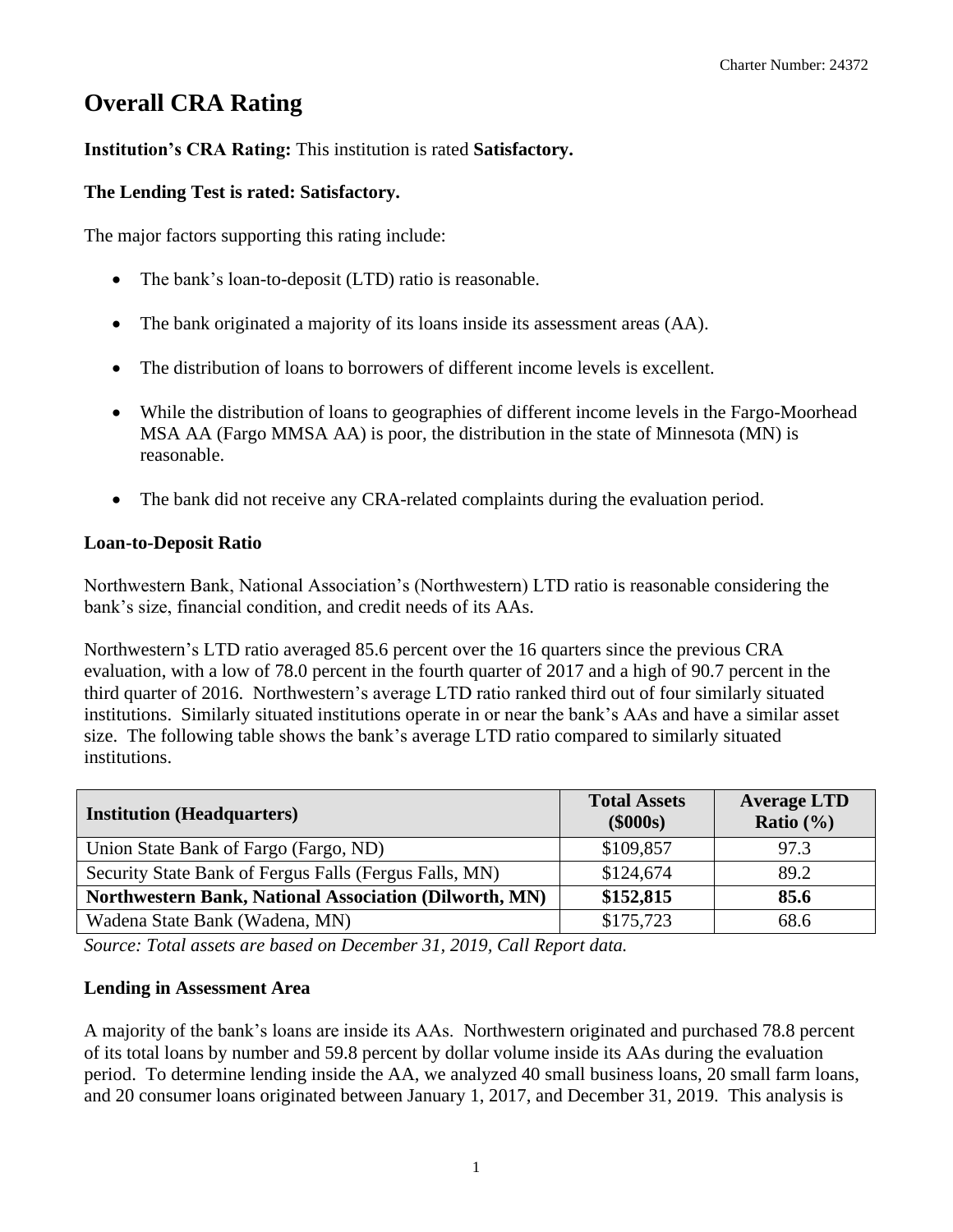|                                                    | Lending Inside and Outside of the Assessment Area |                   |    |      |       |        |      |         |      |          |  |  |  |  |
|----------------------------------------------------|---------------------------------------------------|-------------------|----|------|-------|--------|------|---------|------|----------|--|--|--|--|
| Dollar Amount of Loans \$(000s)<br>Number of Loans |                                                   |                   |    |      |       |        |      |         |      |          |  |  |  |  |
| Loan Category                                      |                                                   | Inside<br>Outside |    |      | Total | Inside |      | Outside |      | Total    |  |  |  |  |
|                                                    | #                                                 | $\%$              | #  | $\%$ | #     |        | $\%$ | \$      | $\%$ | \$(000s) |  |  |  |  |
| <b>Small Business</b>                              | 33                                                | 82.5              |    | 17.5 | 40    | 5.769  | 53.3 | 5.049   | 46.7 | 10,818   |  |  |  |  |
| <b>Small Farm</b>                                  | 16                                                | 80.0              | 4  | 20.0 | 20    | 2,185  | 82.7 | 458     | 17.3 | 2,643    |  |  |  |  |
| Consumer                                           | 14                                                | 70.0              | 6  | 30.0 | 20    | 308    | 83.2 | 62      | 16.8 | 370      |  |  |  |  |
| <b>Total</b>                                       | 63                                                | 78.8              | 17 | 21.2 | 80    | 8.262  | 59.7 | 5,569   | 40.3 | 13,831   |  |  |  |  |

performed at the bank level, rather than the AA level. Refer to the table below to view lending inside and outside of the bank's AA.

*\*Source: Small business, small farm, and consumer loan samples.* 

### <span id="page-3-0"></span>**Description of Institution**

Northwestern is a \$153 million community bank operating in northwestern MN. The bank is headquartered in Dilworth, MN, located in Clay County. Northwestern is an intrastate bank with five branch locations in Hendrum, Moorhead, Ulen, Dilworth, and Fergus Falls, MN. The bank also operates a loan production office in Detroit Lakes, MN. Northwestern does not operate any deposit-taking ATMs. The bank opened the Fergus Falls branch and the Detroit Lakes LPO in 2019. There were no branch closures during the evaluation period. Northwestern is 100 percent owned by Northwestern Bancshares, a one-bank holding company headquartered in Dilworth, MN.

 Northwestern offers traditional banking products and services. The bank's business strategy is focused on small, family owned farms and businesses; consumer loans; and home mortgages. Home mortgages generally conform to investor standards and are sold to the secondary market. As of December 31, 2019, the bank's loan portfolio totaled \$119 million. By dollar volume, the portfolio is comprised of 54 percent commercial, 21 percent agricultural, 20 percent residential real estate, and four percent consumer loans. As of December 31, 2019, tier 1 capital totaled \$14.4 million and represented 9.39 percent of total assets.

Northwestern's staff is active in the community. Three employees are involved with local chamber of commerce and business associations. These organizations focus on small businesses in local communities.

Northwestern operates in two AAs. The Fargo MMSA AA and the MN Non-MSA AA. The Fargo MSA AA consists of Cass County, North Dakota (ND), and Clay County, MN. The MN Non-MSA AA consists of Norman, Becker, Otter Tail, and Wilkin Counties in MN.

There are no known legal, financial, or other factors impeding Northwestern's ability to meet its AA's credit needs. Northwestern received a "Satisfactory" rating in its previous CRA performance evaluated dated April 18, 2016.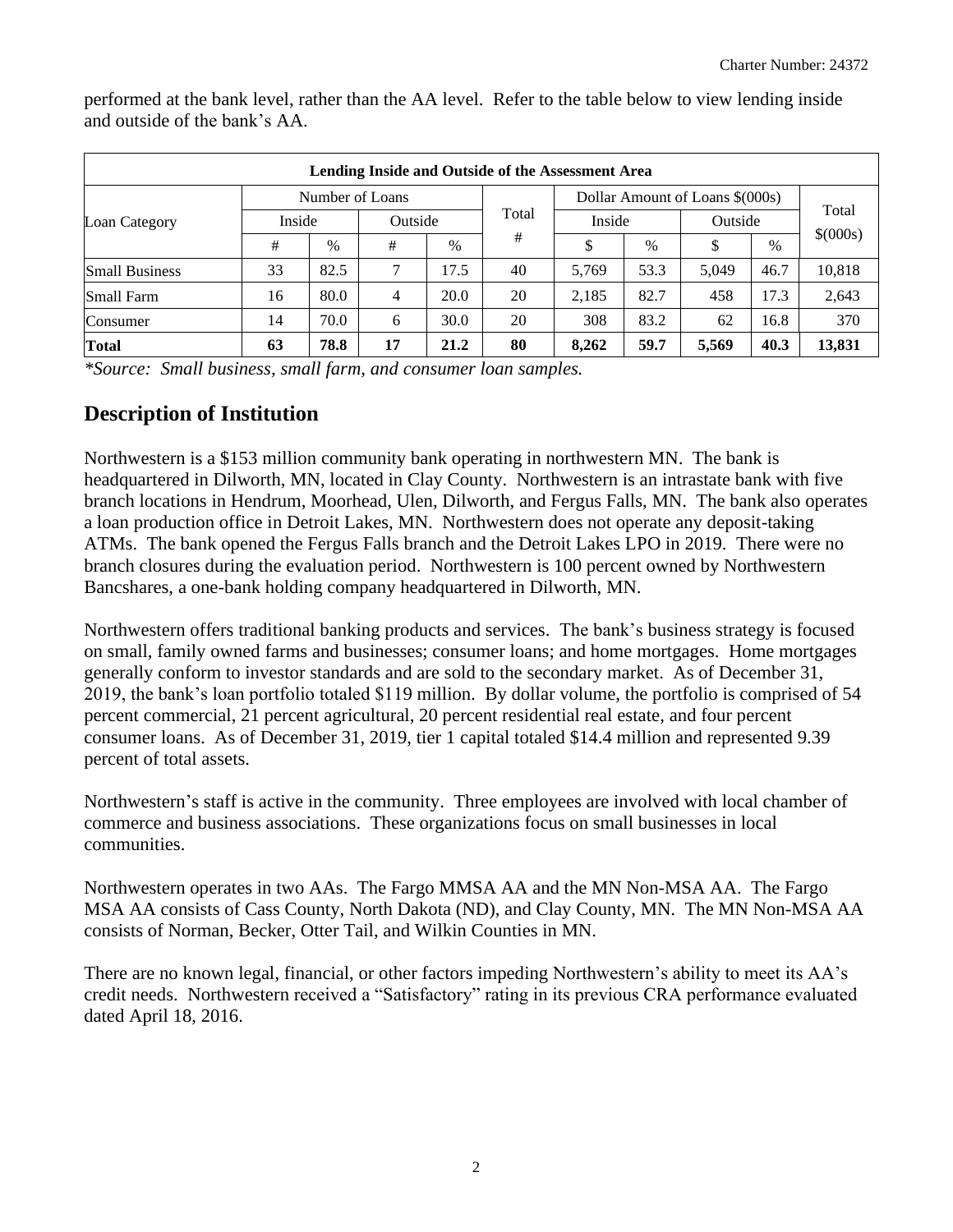## <span id="page-4-0"></span>**Scope of the Evaluation**

#### **Evaluation Period/Products Evaluated**

The evaluation period for the lending test covered January 1, 2017, through December 31, 2019. We determined the bank's primary products by reviewing the number and dollar volume of loan originations and purchases during the evaluation period for each AA. The primary products for the Fargo MMSA AA are commercial and consumer loans. The primary products for the MN Non-MSA AA are agricultural and commercial loans. The evaluation period for the LTD ratio analysis covered March 31, 2016, through December 31, 2019. The evaluation period for the complaint review covered April 17, 2016, through October 12, 2020. Refer to the table below to view loan originations and purchases by dollar and number during the evaluation period.

|                                                      |       | <b>Loan Originations by Product Type</b>                                   |              |       |  |  |  |  |  |  |  |  |  |  |
|------------------------------------------------------|-------|----------------------------------------------------------------------------|--------------|-------|--|--|--|--|--|--|--|--|--|--|
|                                                      |       | <b>Percentage by Number of Loans</b><br><b>Percentage by Dollar Volume</b> |              |       |  |  |  |  |  |  |  |  |  |  |
| MN Non-MSA<br>MN Non-MSA<br>Fargo MMSA<br>Fargo MMSA |       |                                                                            |              |       |  |  |  |  |  |  |  |  |  |  |
| Agriculture                                          | 17.3  | 30.3                                                                       | 28.5         | 53.2  |  |  |  |  |  |  |  |  |  |  |
| Commercial                                           | 37.9  | 33.3                                                                       | 59.0         | 38.7  |  |  |  |  |  |  |  |  |  |  |
| Consumer                                             | 38.1  | 26.9                                                                       | 4.0          | 3.2   |  |  |  |  |  |  |  |  |  |  |
| Home Mortgage                                        | 6.7   | 9.5                                                                        | 8.5          | 4.9   |  |  |  |  |  |  |  |  |  |  |
| <b>Total</b>                                         | 100.0 | 100.0                                                                      | <b>100.0</b> | 100.0 |  |  |  |  |  |  |  |  |  |  |

*\*Source: Bank provided loan origination and purchased data.* 

Demographic data was used in part to determine the bank's lending performance. We relied on demographic data from the 2015 American Community Survey (ACS) effective January 1, 2017. We selected an initial sample of 20 loans for each primary product in each AA. We selected additional loans as needed to have sufficient information to analyze borrower and geographic distributions within the AAs.

 With an evaluation period end date of December 31, 2019, qualifying activities performed in response to addressed in this evaluation. Bank qualifying activities will be appropriately considered in the the significant impact the coronavirus pandemic has had on economies across the United States is not subsequent evaluation.

#### **Selection of Areas for Full-Scope Review**

Northwestern has two designated AAs, consisting of the Fargo MMSA AA and the MN Non-MSA AA (state of MN). Both AAs were selected for full scope reviews as part of this evaluation.

#### **Ratings**

 and within the state of MN. We evaluated lending performance using five performance criteria: the Northwestern's overall rating is based on the bank's lending performance within the Fargo MMSA AA LTD ratio; lending in the AA; lending to borrowers of different income levels; distribution of loans to geographies of different income levels; and responses to CRA-related complaints.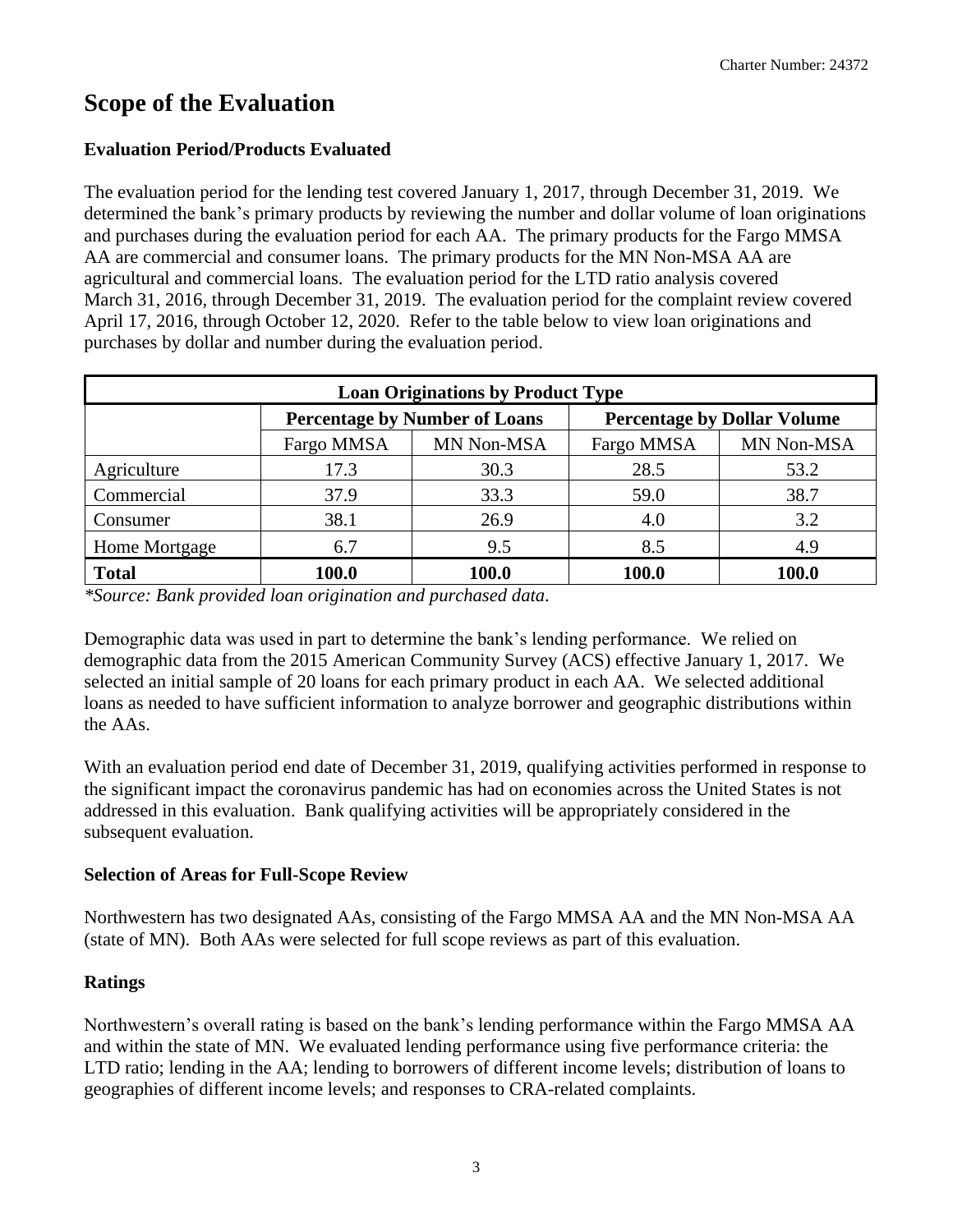The Fargo MMSA AA received more weight than the state of MN since the majority of loans, 87.8 percent by number and 89.5 percent by dollar, were originated within this AA.

## <span id="page-5-0"></span>**Discriminatory or Other Illegal Credit Practices Review**

Pursuant to 12 CFR 25.28(c) in determining a national bank's CRA rating, the OCC considers evidence of discriminatory or other illegal credit practices in any geography by the bank, or in any AA by an affiliate whose loans have been considered as part of the bank's lending performance. As part of this evaluation process, the OCC consults with other federal agencies with responsibility for compliance with the relevant laws and regulations, including the U.S. Department of Justice, the U.S. Department of Housing and Urban Development, and the Bureau of Consumer Financial Protection, as applicable.

The OCC has not identified this institution engaged in discriminatory or other illegal credit practices that require consideration in this evaluation.

The OCC will consider any information that this institution engaged in discriminatory or other illegal credit practices, identified by or provided to the OCC before the end of the institution's next performance evaluation in that subsequent evaluation, even if the information concerns activities that occurred during the evaluation period addressed in this performance evaluation.

## <span id="page-5-1"></span>**Multistate Metropolitan Statistical Area Rating**

### **Fargo-Moorhead MMSA**

#### **CRA rating for the Fargo MMSA:** Satisfactory

#### **The Lending Test is rated:** Satisfactory

The major factors supporting this rating include:

- The distribution of loans to businesses and consumers of different income levels is excellent.
- The distribution of loans to businesses and consumers throughout geographies of different income levels is poor.
- The bank did not receive any CRA-related complaints during the evaluation period.

### **Description of Institution's Operations in the Fargo-Moorhead MMSA**

The Fargo MMSA AA consists of the entire counties of Clay County, MN, and Cass County, ND. The AA consists of 46 census tracts (CTs). There are no low-income, 12 moderate-income, 24 middleincome, and nine upper-income CTs. One CT was not assigned an income classification.

There is significant competition in the Fargo MMSA AA. The June 30, 2019, FDIC Deposit Market Share Report indicates there are 29 financial institutions with 94 branches operating in the area. Northwestern ranked 15<sup>th</sup> with a 1.28 percent deposit market share. The top five institutions are Bell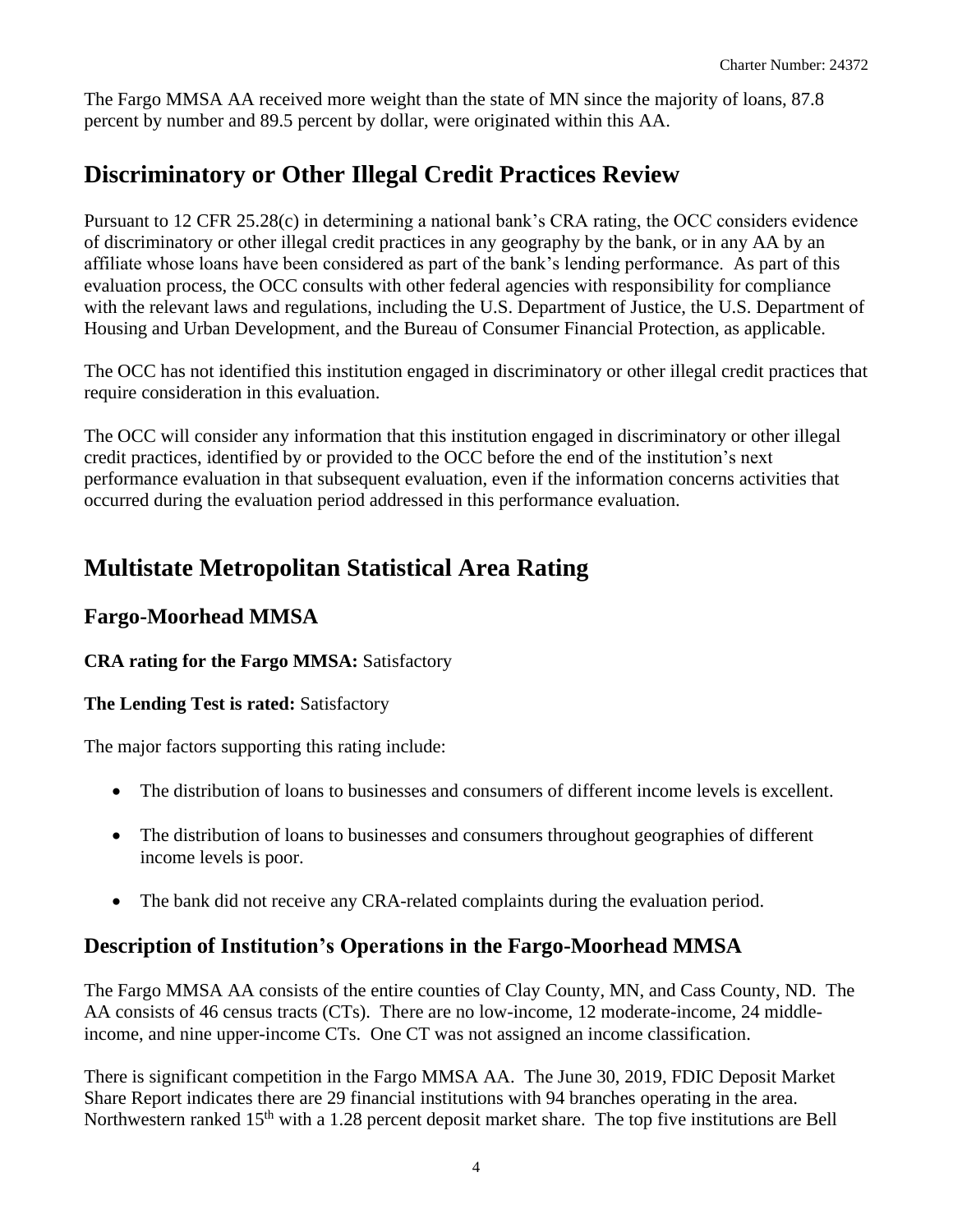Bank, Wells Fargo Bank, U.S. Bank, Gate City Bank, and First International Bank & Trust. These five institutions capture 69.5 percent of the deposit market share.

 The Fargo MMSA has a diversified economy. The largest employers are Sanford Health, North Dakota State University, Essentia Health, Wanzek Construction Inc., and the Veterans Administration Medical Center. At year-end 2019, the unemployment rate for counties in the AA was 2.3 percent, which is similar to MN and ND's unemployment rates.

We contacted two community members associated with two different area non-profit organizations. The contacts conveyed the local population is diverse, with a large immigrant demographic, young adults, and families. Through the end of 2019, the economy was strong with a robust small business landscape and strong hospitality sector. The contacts stated local financial needs include loans for start-up businesses. One contact stated there are opportunities for banks to work with local non-profit organizations and get involved with workforce development activities.

| Table A - Demographic Information of the Assessment Area                           |         |                 |                                                  |                           |                          |                   |
|------------------------------------------------------------------------------------|---------|-----------------|--------------------------------------------------|---------------------------|--------------------------|-------------------|
|                                                                                    |         |                 | Assessment Area: Northwestern Bank Fargo MMSA AA |                           |                          |                   |
| <b>Demographic Characteristics</b>                                                 | #       | Low<br>$%$ of # | <b>Moderate</b><br>$%$ of #                      | <b>Middle</b><br>$%$ of # | <b>Upper</b><br>$%$ of # | $NA*$<br>$%$ of # |
| Geographies (Census Tracts)                                                        | 46      | 0.0             | 26.1                                             | 52.2                      | 19.6                     | 2.2               |
| Population by Geography                                                            | 223,379 | 0.0             | 21.9                                             | 44.4                      | 32.3                     | 1.4               |
| Housing Units by Geography                                                         | 97,878  | 0.0             | 23.8                                             | 45.8                      | 28.7                     | 1.6               |
| Owner-Occupied Units by Geography                                                  | 51,774  | 0.0             | 14.8                                             | 50.9                      | 33.7                     | 0.6               |
| Occupied Rental Units by Geography                                                 | 39,676  | 0.0             | 36.1                                             | 38.3                      | 23.0                     | 2.6               |
| Vacant Units by Geography                                                          | 6,428   | 0.0             | 21.0                                             | 51.2                      | 23.7                     | 4.2               |
| <b>Businesses by Geography</b>                                                     | 18,301  | 0.0             | 31.2                                             | 36.6                      | 31.7                     | 0.5               |
| Farms by Geography                                                                 | 916     | 0.0             | 8.5                                              | 66.3                      | 24.9                     | 0.3               |
| Family Distribution by Income Level                                                | 52,742  | 18.8            | 19.0                                             | 23.0                      | 39.3                     | 0.0               |
| Household Distribution by Income Level                                             | 91,450  | 23.5            | 17.3                                             | 17.2                      | 42.0                     | 0.0               |
| Median Family Income MSA - 22020<br>Fargo, ND-MN MSA                               |         |                 | \$75,010 Median Housing Value                    |                           |                          | \$165,470         |
| 2019 FFIEC Updated Fargo ND-MN<br><b>MSA Median Family Income</b>                  |         |                 | \$84,100 Median Gross Rent                       |                           |                          | \$709             |
| Households Below Poverty Level                                                     |         |                 | 12.4% Families Below Poverty Level               |                           |                          | 6.7%              |
| Source: 2015 ACS and 2019 D&B Data<br>Due to rounding, totals may not equal 100.0% |         |                 |                                                  |                           |                          |                   |

 *(\*) The NA category consists of geographies that have not been assigned an income classification.* 

### **Scope of Evaluation in Fargo MMSA**

 The rating for the Fargo MMSA is based on Northwestern's performance in the AA. Business loans received the most weight considering management's strategic focus and the dollar volume of loan originations and purchases of this product during the evaluation period.

Refer to Appendix A-1 for additional information.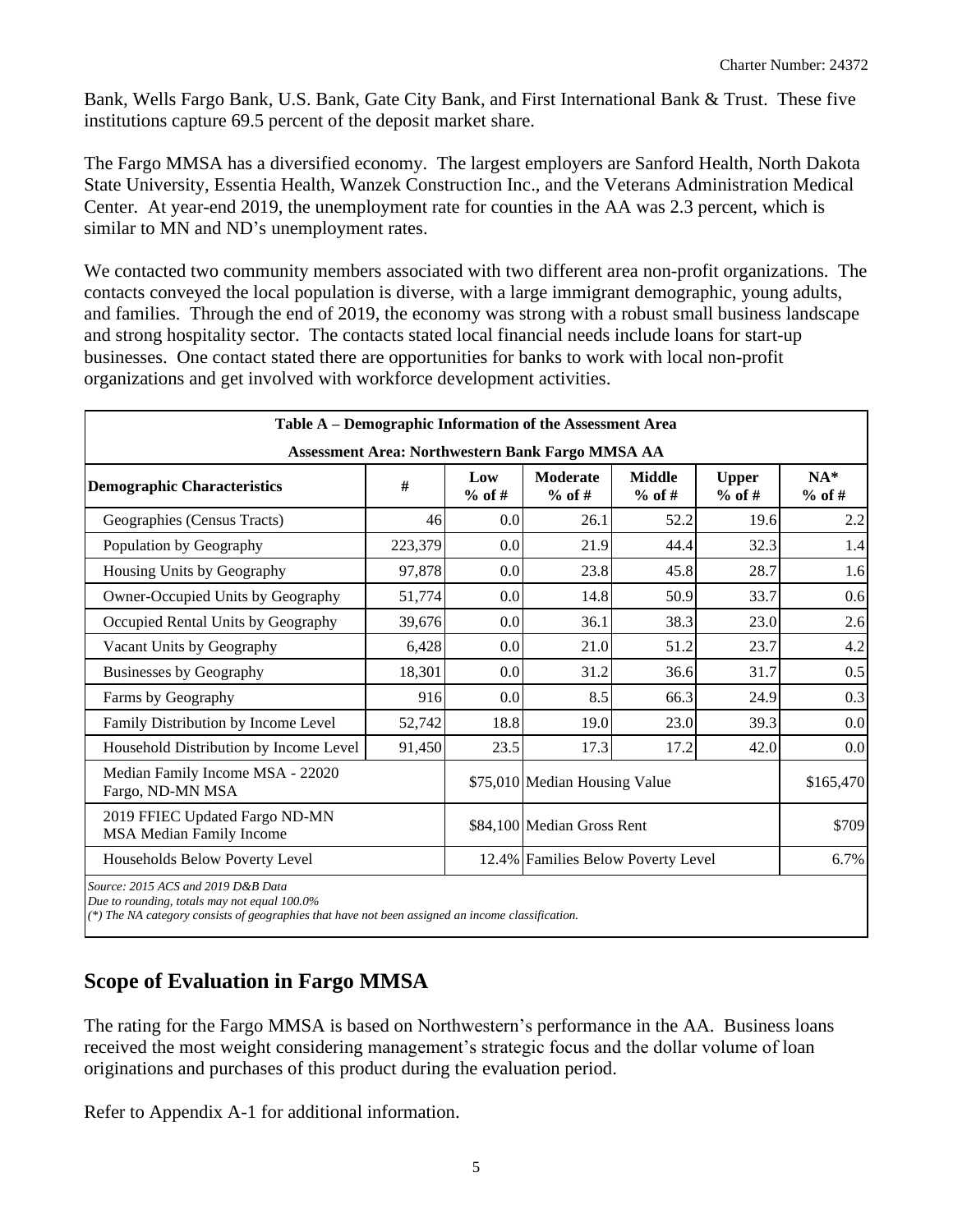### **LENDING TEST**

The bank's performance under the Lending Test in the Fargo MMSA AA is rated Satisfactory.

#### **Distribution of Loans by Income Level of the Borrower**

The bank exhibits an excellent distribution of loans to businesses of different sizes and individuals of different income levels.

#### *Small Loans to Businesses*

Refer to Table R in the Fargo MMSA section of Appendix D-3 for the facts and data used to evaluate the borrower distribution of the bank's originations and purchases of small loans to businesses.

The distribution of loans to businesses of different sizes is excellent. Northwestern's percentage of small loans to businesses exceeds the demographic comparator and significantly exceeds aggregate lending data.

#### *Consumer Loans*

Refer to Table V in the Fargo MMSA section of Appendix D-4 for the facts and data used to evaluate the borrower distribution of the bank's consumer loan originations and purchases.

Consumer lending reflects excellent distribution to borrowers of different income levels. Northwestern's percentage of consumer loans to low-income borrowers exceeds the percentage of lowincome households. The percentage of consumer loans to moderate-income borrowers significantly exceeds the percentage of moderate-income households.

#### **Distribution of Loans by Income Level of the Geography**

 The bank exhibits poor geographic distribution of loans in the Fargo MMSA AA. Access to Northwestern's branches from moderate-income CTs is limited. The AA's moderate-income CTs are primarily in downtown Fargo and west of downtown. The nearest bank branch is approximately three miles away and there is limited walkability due to major highways separating branches from these CTs. Additionally, competition in downtown Fargo is significant, making it difficult for Northwestern to attract customers from moderate-income CTs.

#### *Small Loans to Businesses*

Refer to Table Q in the Fargo MMSA section of Appendix D-3 for the facts and data used to evaluate the geographic distribution of the bank's originations and purchases of small loans to businesses.

 data in the moderate-income census tracts. There were no low-income CTs in the AA during the The geographic distribution of small loans to businesses in CTs of different income levels is poor given performance context described above. Northwestern's percentage of loans to small businesses in moderate-income census tracts is below both the percentage of small businesses and aggregate lending evaluation period.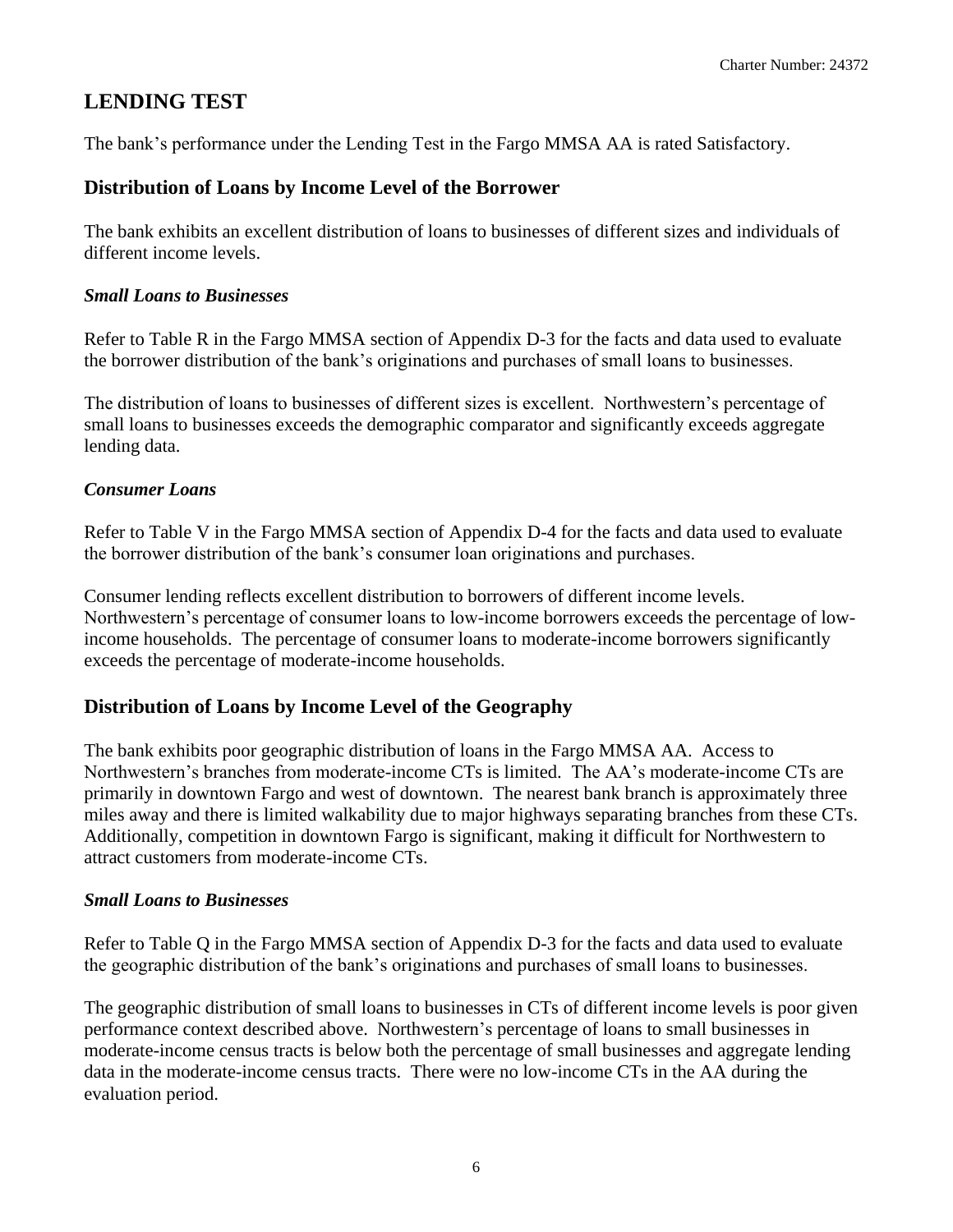#### *Consumer Loans*

Refer to Table U in the Fargo MMSA section of Appendix D-3 for the facts and data used to evaluate the geographic distribution of the bank's consumer loan originations and purchases.

 income census tracts is below the percentage of households in the moderate-income census tracts. There The distribution of consumer loans to geographies of different income levels is satisfactory, given the performance context described above. Northwestern's percentage of consumer loans in moderatewere no low-income CTs in the AA during the evaluation period.

#### **Responses to Complaints**

Northwestern did not receive any CRA related complaints in the Fargo MSA AA during the evaluation period.

## <span id="page-8-0"></span>**State Rating**

### <span id="page-8-1"></span>**State of Minnesota**

#### **CRA rating for the State of Minnesota:** Satisfactory

#### **The Lending Test is rated:** Satisfactory

The major factors supporting this rating include:

- The distribution of small loans to businesses and farms among businesses of different income levels is excellent.
- The distribution of small loans to businesses and farms throughout geographies of different income levels is reasonable.
- The bank did not receive any CRA related complaints during the evaluation period.

### **Description of Institution's Operations in Minnesota**

Northwestern's MN-Non MSA AA consists of the entire counties of Norman, Becker, Otter Tail, and Wilkin in MN. The AA consists of 32 census tracts (CT), of which three are moderate-income, 25 are middle-income, and four are upper-income.

There is moderate competition in the area. The June 30, 2019, FDIC Deposit Market Share Report indicates there were 26 financial institutions with 52 branches operating in the AA. Northwestern ranked 25<sup>th</sup> and captured a 0.44 percent deposit market share. The top five institutions are Bremer Bank, Midwest Bank, Bell Bank, Wells Fargo Bank, and United Community Bank. The top five institutions combine to capture 59.5 percent of the deposit market share.

The local economy in the MN Non-MSA AA is primarily focused on agriculture and recreational activity. The population grows during the summer months when outdoor recreation activity increases. Two major cities in the MN Non-MSA AA are Detroit Lakes and Fergus Falls, MN. Major industries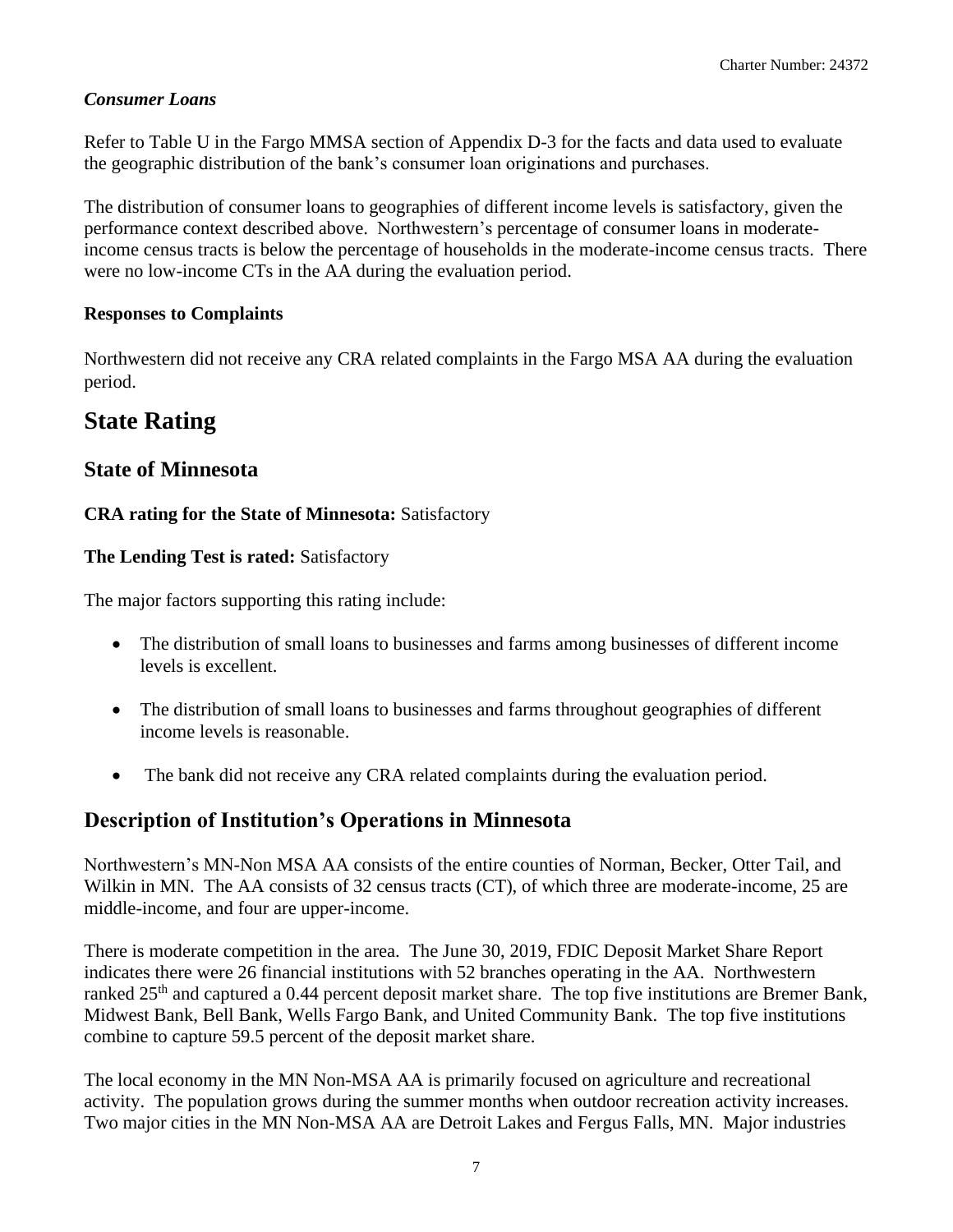include agriculture, recreation, and manufacturing. Major employers include Lake Region Healthcare, Otter Tail Power Company, the University of Minnesota, Thomson Reuters, and the Mayo Clinic.

We reviewed three previously completed community contacts during this evaluation. The contacts included two non-profit organization employees and one associated with a local government agency. One contact stated the agricultural economy is depressed, with more farmers relying on United States Department of Agriculture payments and loans from the Farm Service Agency (FSA) Guaranteed Loan Program. During 2018 and 2019, crop farmers experienced financial hardships due to inclement weather and low commodity prices. The contacts also noted there is a need for affordable housing and childcare in the AA. The contacts indicated agriculture and commercial loans, specifically in Becker County, are primary credit needs.

The following tables show the demographic and economic characteristics of Northwestern's MN Non-MSA AA.

| Table A – Demographic Information of the Assessment Area       |         |                 |                                    |                           |                          |                   |
|----------------------------------------------------------------|---------|-----------------|------------------------------------|---------------------------|--------------------------|-------------------|
| <b>Assessment Area: Northwestern Bank MN Non-MSA AA - 2019</b> |         |                 |                                    |                           |                          |                   |
| <b>Demographic Characteristics</b>                             | #       | Low<br>$%$ of # | <b>Moderate</b><br>$%$ of #        | <b>Middle</b><br>$%$ of # | <b>Upper</b><br>$%$ of # | $NA*$<br>$%$ of # |
| Geographies (Census Tracts)                                    | 32      | 0.0             | 9.4                                | 78.1                      | 12.5                     | 0.0               |
| Population by Geography                                        | 103,867 | 0.0             | 10.9                               | 77.5                      | 11.7                     | 0.0               |
| Housing Units by Geography                                     | 61,153  | 0.0             | 10.6                               | 78.3                      | 11.1                     | 0.0               |
| Owner-Occupied Units by Geography                              | 33,903  | 0.0             | 9.5                                | 77.4                      | 13.1                     | 0.0               |
| Occupied Rental Units by Geography                             | 9,205   | 0.0             | 15.4                               | 80.1                      | 4.5                      | 0.0               |
| Vacant Units by Geography                                      | 18,045  | 0.0             | 10.1                               | 79.2                      | 10.7                     | 0.0               |
| <b>Businesses by Geography</b>                                 | 8,765   | 0.0             | 12.5                               | 76.7                      | 10.8                     | 0.0               |
| Farms by Geography                                             | 1,214   | 0.0             | 8.9                                | 80.5                      | 10.6                     | 0.0               |
| Family Distribution by Income Level                            | 28,884  | 17.9            | 17.8                               | 24.5                      | 39.9                     | 0.0               |
| Household Distribution by Income<br>Level                      | 43,108  | 23.4            | 15.8                               | 18.6                      | 42.2                     | 0.0               |
| Median Family Income Non-MSAs - MN                             |         |                 | \$63,045 Median Housing Value      |                           |                          | \$171,721         |
| 2019 FFIEC Updated MN Non-MSA Median<br>Family Income          |         |                 | \$68,800 Median Gross Rent         |                           |                          | \$638             |
| Households Below Poverty Level                                 |         |                 | 11.9% Families Below Poverty Level |                           |                          | 7.0%              |

 *(\*) The NA category consists of geographies that have not been assigned an income classification.* 

### **Scope of Evaluation in Minnesota**

The rating for the state of MN is based wholly on Northwestern's performance of the MN Non-MSA AA. The state of MN received less weight than the Fargo MMSA AA in this evaluation. Both primary products in the MN Non-MSA AA received equal weighting in our analysis.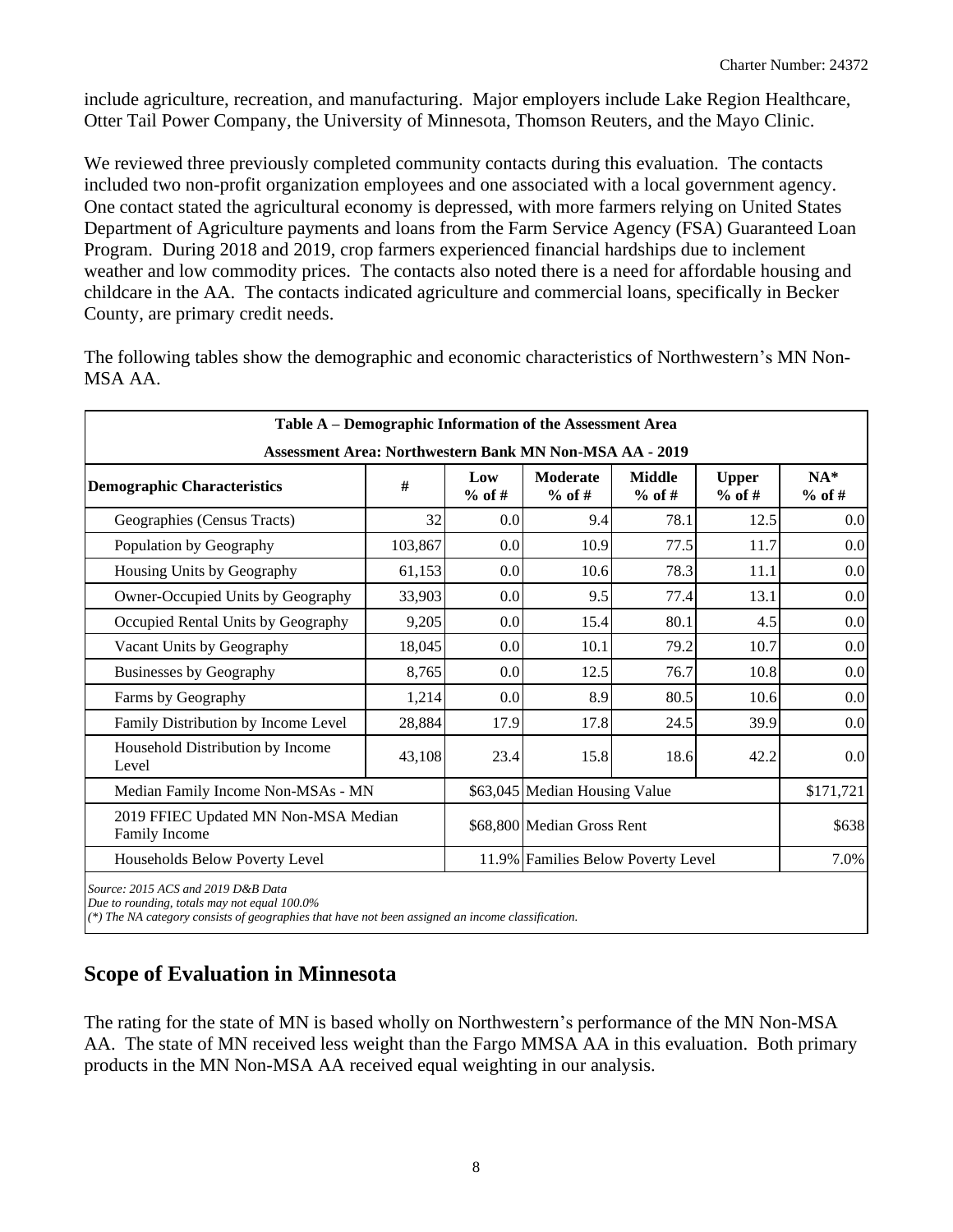### **LENDING TEST**

The bank's performance under the Lending Test in the state of MN is rated Satisfactory.

#### **Distribution of Loans by Income Level of the Geography**

The bank exhibits reasonable geographic distribution of loans in MN.

#### *Small Loans to Businesses*

Refer to Table Q in the State of Minnesota section of Appendix D-4 for the facts and data used to evaluate the geographic distribution of the bank's originations and purchases of small loans to businesses.

 demographic comparator and slightly exceeded aggregate lending data. There were no low-income CTs The geographic distribution of small loans to businesses in CTs of different income levels is reasonable. Northwestern's percentage of small loans to businesses in moderate-income CTs was near the in the AA during the evaluation period.

#### *Small Loans to Farms*

Refer to Table S in the State of Minnesota section of Appendix D-5 for the facts and data used to evaluate the geographic distribution of the bank's originations and purchases of small loans to farms.

 income CTs. There were no low-income CTs in the AA during the evaluation period. The geographic distribution of small loans to farms in CTs of different income levels is reasonable, considering performance context. Northwestern's percentage of small loans to farms in moderate income CTs was below both the demographic and aggregate comparators; however, there are only around 100 farms in the AA and the bank's branches are more than 20 miles from the rural moderate-

#### **Distribution of Loans by Income Level of the Borrower**

The bank exhibits an excellent distribution of loans to businesses and farms of different sizes given the product lines offered by the bank.

#### *Small Loans to Businesses*

Refer to Table R in the State of Minnesota section of Appendix D-4 for the facts and data used to evaluate the borrower distribution of the bank's originations and purchases of small loans to businesses.

The distribution of loans to businesses of different sizes is excellent. Northwestern's percentage of loans to small businesses exceeded the demographic comparator and significantly exceeded aggregate lending data.

#### *Small Loans to Farms*

Refer to Table T in the State of Minnesota section of Appendix D-5 for the facts and data used to evaluate the borrower distribution of the bank's originations and purchases of small loans to farms.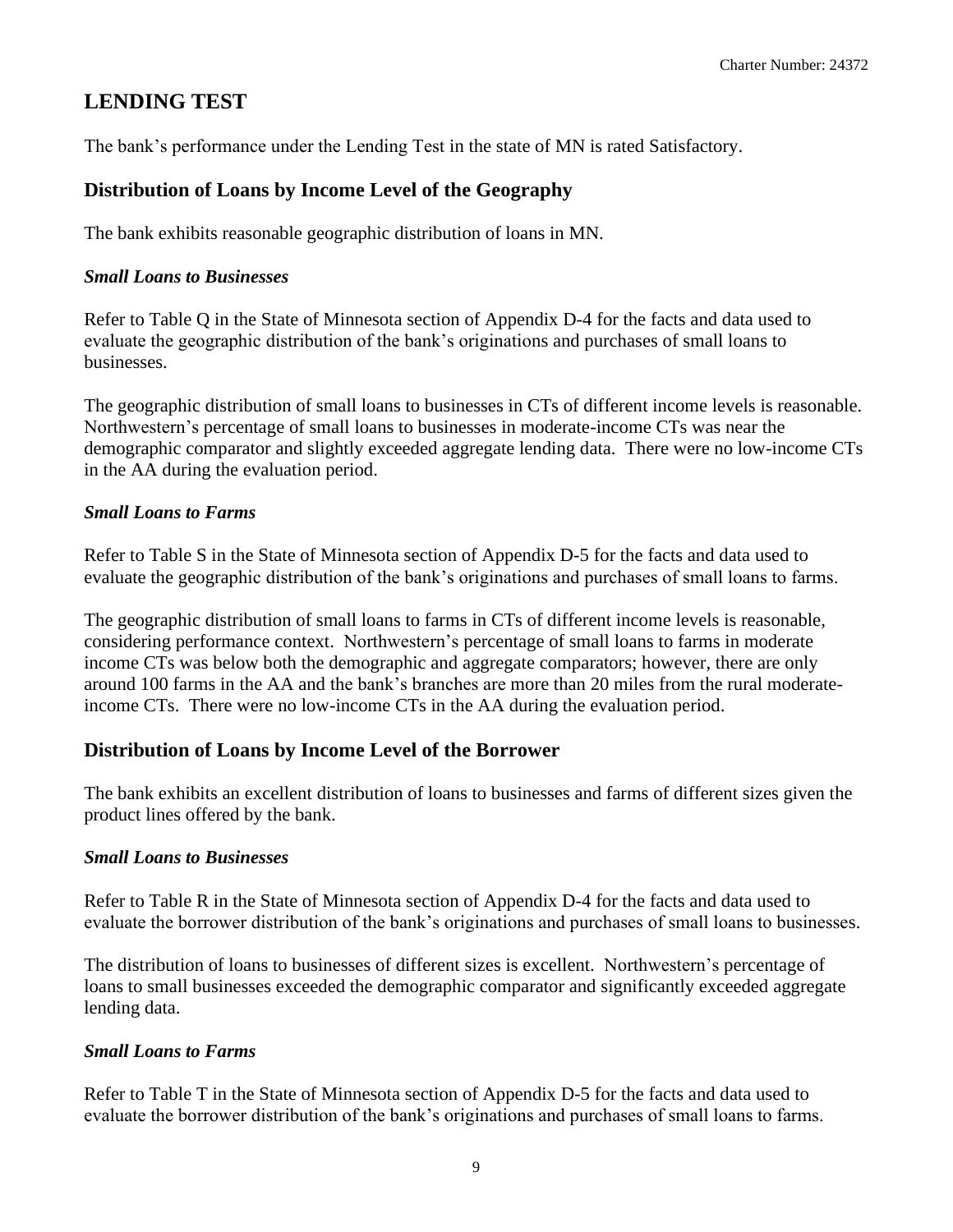The distribution of loans to farms of different sizes is excellent. Northwestern's percentage of loans to small farms was near to the demographic comparator and significantly exceeded aggregate lending data.

#### **Responses to Complaints**

Northwestern did not receive any CRA related complaints in the MN Non-MSA AA during the evaluation period.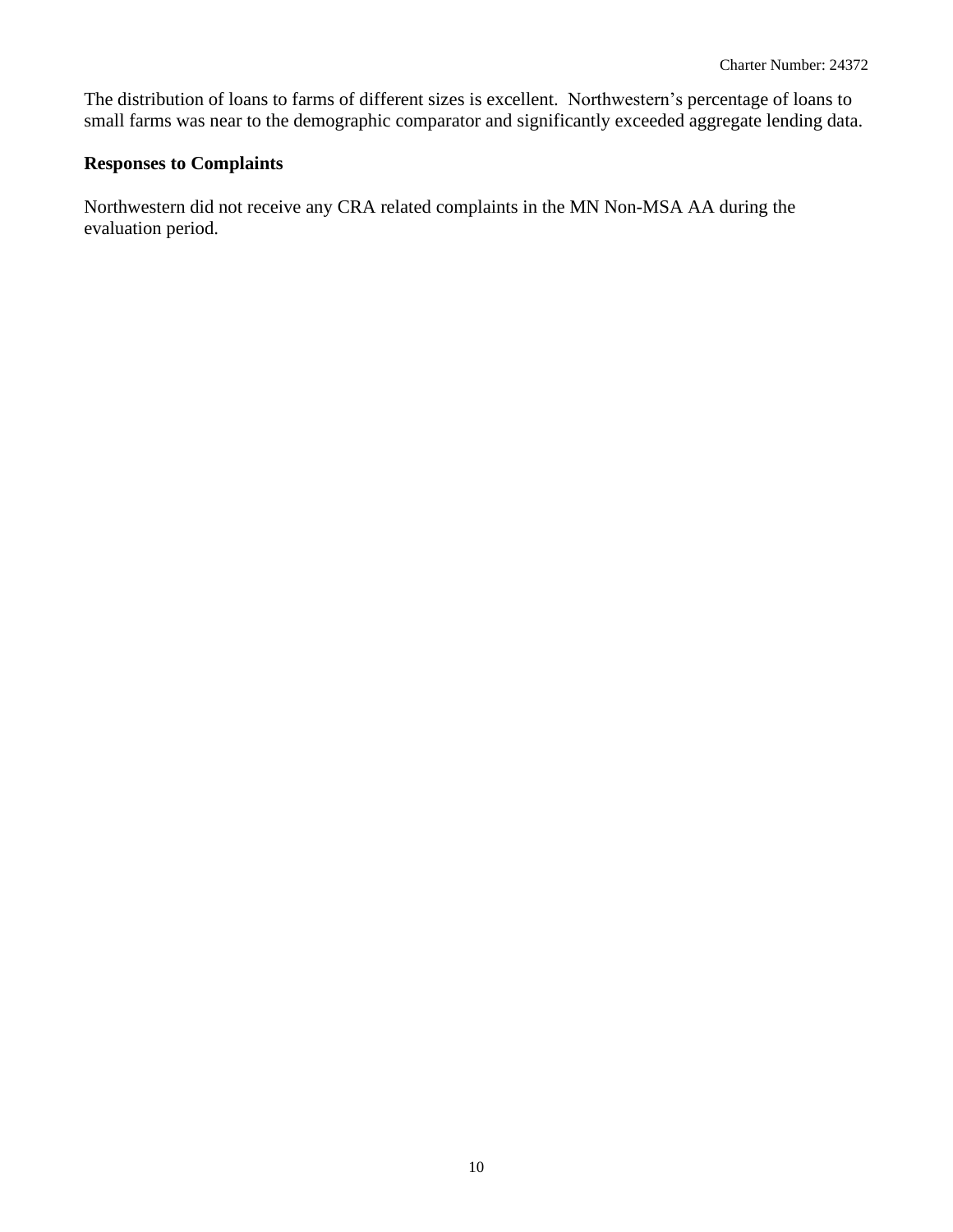## <span id="page-12-0"></span>**Appendix A: Scope of Examination**

The following table identifies the time period covered in this evaluation, affiliate activities that were reviewed, and loan products considered. The table also reflects the MSAs and non-MSAs that received comprehensive examination review, designated by the term "full-scope," and those that received a less comprehensive review, designated by the term "limited-scope".

| <b>Time Period Reviewed:</b>                     |                                                |                                                   |  |  |  |  |  |  |
|--------------------------------------------------|------------------------------------------------|---------------------------------------------------|--|--|--|--|--|--|
| <b>Bank Products Reviewed:</b>                   | Small business, small farm, and consumer loans |                                                   |  |  |  |  |  |  |
| List of Assessment Areas and Type of Examination |                                                |                                                   |  |  |  |  |  |  |
| <b>Rating and Assessment Areas</b>               | <b>Type of Exam</b>                            | <b>Other Information</b>                          |  |  |  |  |  |  |
| MMSA(s)                                          |                                                |                                                   |  |  |  |  |  |  |
| Fargo MMSA AA                                    | Full-Scope                                     | Clay County MN, Cass County ND                    |  |  |  |  |  |  |
| <b>Minnesota</b>                                 |                                                |                                                   |  |  |  |  |  |  |
| MN Non-MSA AA                                    | Full-Scope                                     | Becker, Norman, Otter Tail, Wilkin Counties in MN |  |  |  |  |  |  |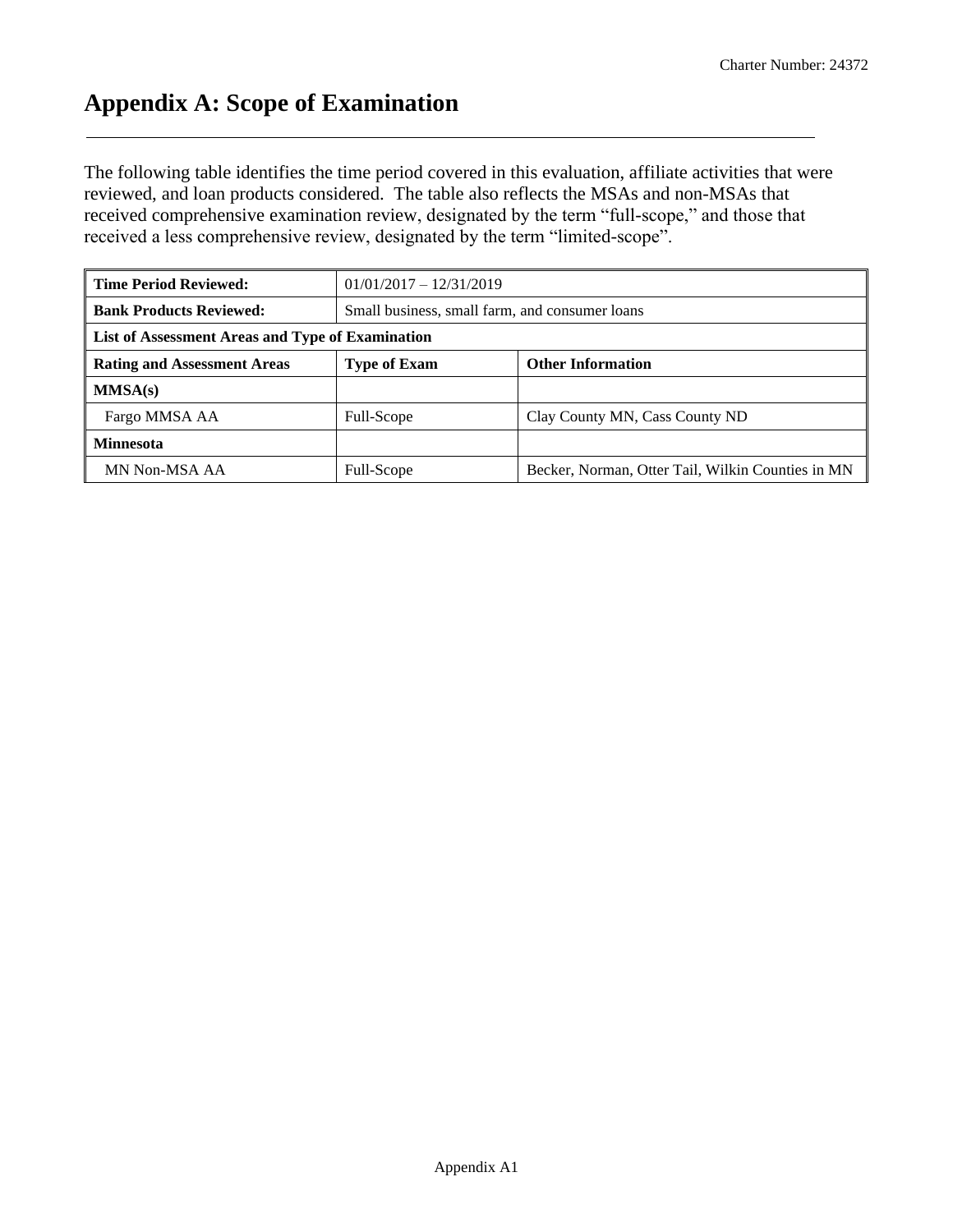# <span id="page-13-0"></span>**Appendix B: Summary of MMSA and State Ratings**

|                       | <b>RATINGS - Northwestern Bank, National Association</b> |
|-----------------------|----------------------------------------------------------|
| <b>Overall Bank</b>   | <b>Lending Test Rating</b>                               |
| Satisfactory          | Satisfactory                                             |
| <b>MMSA</b> or State: |                                                          |
| Fargo MMSA            | Satisfactory                                             |
| State of Minnesota    | Satisfactory                                             |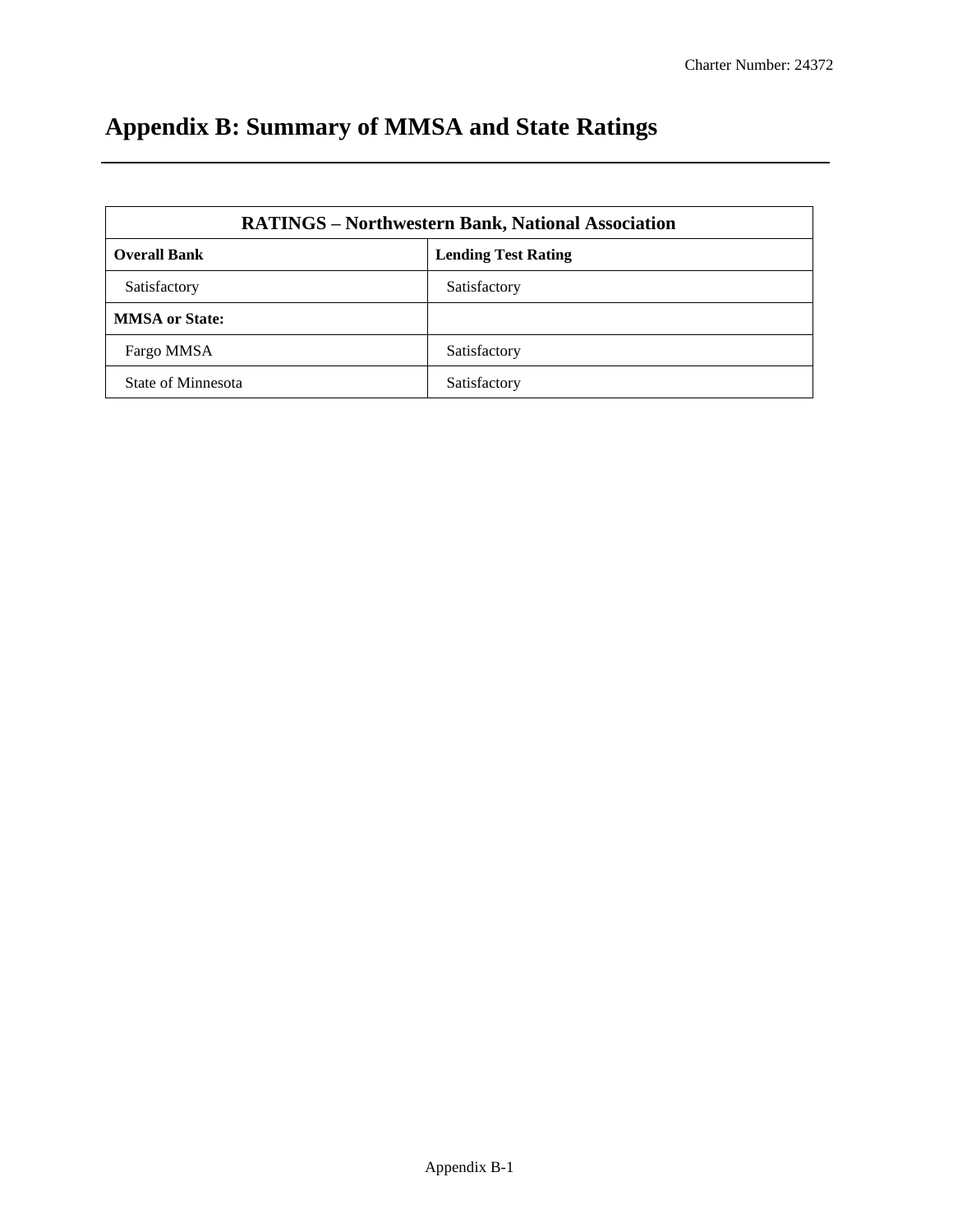## <span id="page-14-0"></span>**Appendix C: Definitions and Common Abbreviations**

The following terms and abbreviations are used in this performance evaluation, including the CRA tables. The definitions are intended to provide the reader with a general understanding of the terms, not a strict legal definition.

**Affiliate:** Any company that controls, is controlled by, or is under common control with another company. A company is under common control with another company if the same company directly or indirectly controls both companies. For example, a bank subsidiary is controlled by the bank and is, therefore, an affiliate.

**Aggregate Lending (Aggt.) (Peer):** The number of loans originated and purchased by all reporting lenders (HMDA or CRA) in specified income categories as a percentage of the aggregate number of loans originated and purchased by all reporting lenders in the state/assessment area.

**Census Tract (CT):** A small, relatively permanent statistical subdivision of a county delineated by a local committee of census data users for the purpose of presenting data. Census tracts nest within counties and their boundaries normally follow visible features but may follow legal geography boundaries and other non-visible features in some instances. Census tracts ideally contain about 4,000 people and 1,600 housing units.

**Combined Statistical Area (CSA):** A geographic entity consisting of two or more adjacent Core Based Statistical Areas with employment interchange measures of at least 15. An employment interchange measure is a measure of ties between two adjacent entities. The employment interchange measure is the sum of the percentage of workers living in the smaller entity who work in the larger entity and the percentage of employment in the smaller entity that is accounted for by workers who reside in the larger entity.

**Community Development (CD):** Affordable housing (including multifamily rental housing) for low- or moderate-income individuals; community services targeted to low- or moderate-income individuals; activities that promote economic development by financing businesses or farms that meet Small Business Administration Development Company or Small Business Investment Company programs size eligibility standards or have gross annual revenues of \$1 million or less; or activities that revitalize or stabilize low- or moderate-income geographies, distressed or underserved nonmetropolitan middleincome geographies, or designated disaster areas.

**Community Reinvestment Act (CRA):** The statute that requires the OCC to evaluate a bank's record of meeting the credit needs of its entire community, including LMI areas, consistent with the safe and sound operation of the bank, and to take this record into account when evaluating certain corporate applications filed by the bank.

**Consumer Loan(s):** A loan(s) to one or more individuals for household, family, or other personal expenditures. A consumer loan does not include a home mortgage, small business, or small farm loan. This definition includes the following categories: motor vehicle loans, credit card loans, other secured consumer loans, and other unsecured consumer loans.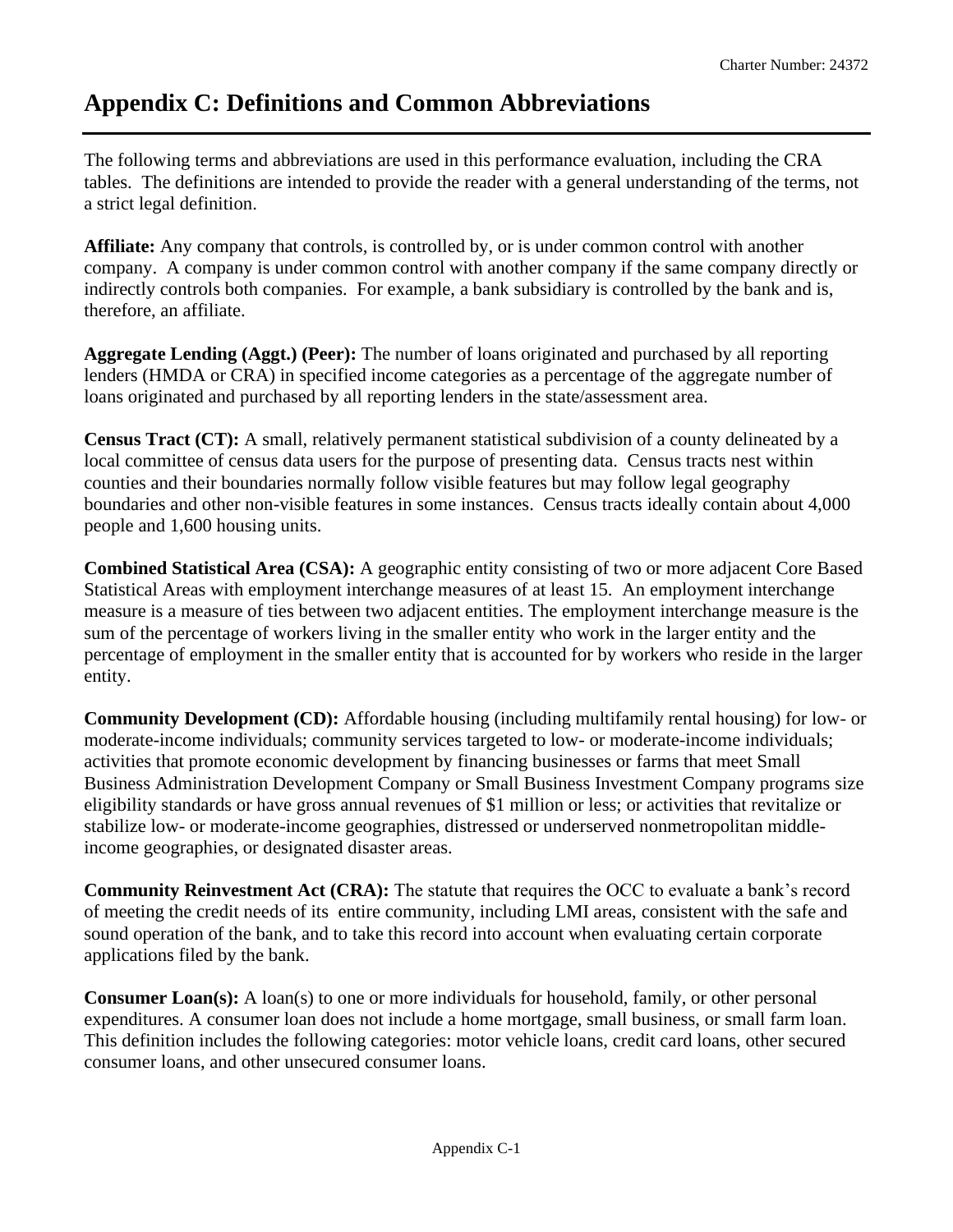**Family:** Includes a householder and one or more other persons living in the same household who are related to the householder by birth, marriage, or adoption. The number of family households always equals the number of families; however, a family household may also include non-relatives living with the family. Families are classified by type as either a married-couple family or other family, which is further classified into 'male householder' (a family with a male householder' and no wife present) or 'female householder' (a family with a female householder and no husband present).

**Full-Scope Review:** Performance under the Lending, Investment, and Service Tests is analyzed considering performance context, quantitative factors (e.g., geographic distribution, borrower distribution, and total number and dollar amount of investments), and qualitative factors (e.g., innovativeness, complexity, and responsiveness).

**Geography:** A census tract delineated by the United States Bureau of the Census in the most recent decennial census.

**Home Mortgage Disclosure Act (HMDA):** The statute that requires certain mortgage lenders that conduct business or have banking offices in a metropolitan statistical area to file annual summary reports of their mortgage lending activity. The reports include such data as the race, gender, the income of applicants, the amount of loan requested, the disposition of the application (e.g., approved, denied, and withdrawn), the lien status of the collateral, any requests for preapproval, and loans for manufactured housing.

**Home Mortgage Loans:** A closed-end mortgage loan or an open-end line of credit as these terms are defined under 12 CFR 1003.2, and that is not an excluded transaction under 12 CFR 1003.3(c)(1) through  $(c)(10)$  and  $(c)(13)$ .

**Household:** Includes all persons occupying a housing unit. Persons not living in households are classified as living in group quarters. In 100 percent tabulations, the count of households always equals the count of occupied housing units.

**Low-Income Individual:** Individual income that is less than 50 percent of the area median income.

Low Income Geography: A census tract with a median family income that is less than 50 percent.

**Market Share:** The number of loans originated and purchased by the institution as a percentage of the aggregate number of loans originated and purchased by all reporting lenders in the state/assessment area.

**Median Family Income (MFI):** The median income determined by the U.S. Census Bureau every five years and used to determine the income level category of geographies. The median is the point at which half of the families have income above, and half below, a range of incomes. Also, the median income determined by the Federal Financial Institutions Examination Council (FFIEC) annually that is used to determine the income level category of individuals. For any given area, the median is the point at which half of the families have income above, and half below, a range of incomes.

**Metropolitan Division:** As defined by Office of Management and Budget, a county or group of counties within a Core Based Statistical Area that contains an urbanized population of at least 2.5 million. A Metropolitan Division consists of one or more main/secondary counties that represent an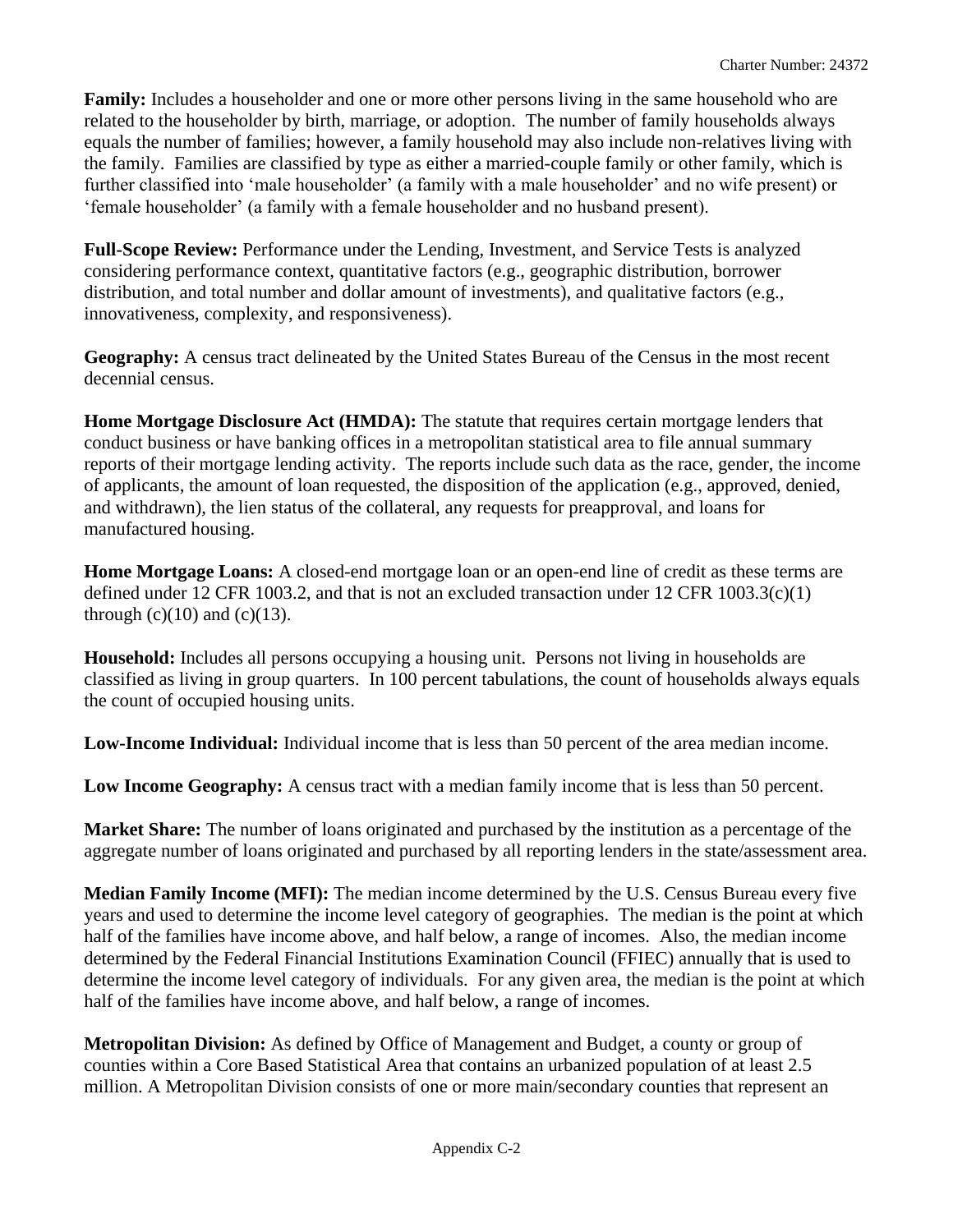employment center or centers, plus adjacent counties associated with the main/secondary county or counties through commuting ties.

**Metropolitan Statistical Area:** An area, defined by the Office of Management and Budget, as a core based statistical area associated with at least one urbanized area that has a population of at least 50,000. The Metropolitan Statistical Area comprises the central county or counties containing the core, plus adjacent outlying counties having a high degree of social and economic integration with the central county or counties as measured through commuting.

**Middle-Income:** Individual income that is at least 80 percent and less than 120 percent of the area median income, or a median family income that is at least 80 percent and less than 120 percent, in the case of a geography.

**Moderate-Income:** Individual income that is at least 50 percent and less than 80 percent of the area median income, or a median family income that is at least 50 percent and less than 80 percent, in the case of a geography.

**Multifamily:** Refers to a residential structure that contains five or more units.

**Owner-Occupied Units:** Includes units occupied by the owner or co-owner, even if the unit has not been fully paid for or is mortgaged.

**Rating Area:** A rated area is a state or multi-state metropolitan statistical area. For an institution with domestic branches in only one state, the institution's CRA rating would be the state rating. If an institution maintains domestic branches in more than one state, the institution will receive a rating for each state in which those branches are located. If an institution maintains domestic branches in two or more states within a multi-state metropolitan statistical area, the institution will receive a rating for the multi-state metropolitan statistical area.

**Small Loan(s) to Business(es):** A loan included in 'loans to small businesses' as defined in the Consolidated Report of Condition and Income (Call Report) instructions. These loans have original amounts of \$1 million or less and typically are either secured by nonfarm or nonresidential real estate or are classified as commercial and industrial loans.

**Small Loan(s) to Farm(s):** A loan included in 'loans to small farms' as defined in the instructions for preparation of the Consolidated Report of Condition and Income (Call Report). These loans have original amounts of \$500,000 or less and are either secured by farmland or are classified as loans to finance agricultural production and other loans to farmers.

**Tier 1 Capital:** The total of common shareholders' equity, perpetual preferred shareholders' equity with non-cumulative dividends, retained earnings and minority interests in the equity accounts of consolidated subsidiaries.

**Upper-Income:** Individual income that is at least 120 percent of the area median income, or a median family income that is at least 120 percent, in the case of a geography.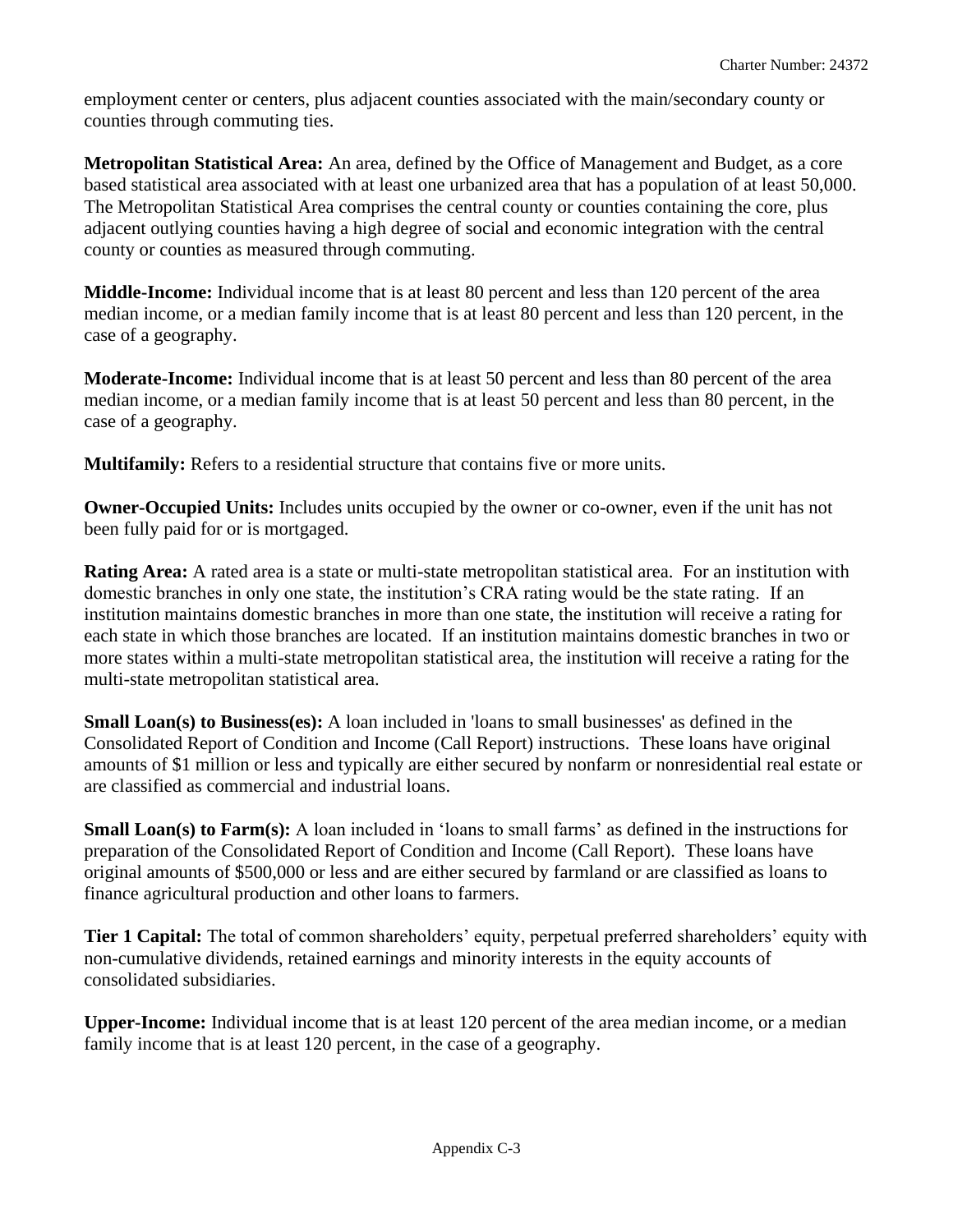## <span id="page-17-0"></span>**Content of Standardized Tables**

A separate set of tables is provided for each state. All multistate metropolitan statistical areas, if applicable, are presented in one set of tables. References to the "bank" include activities of any affiliates that the bank provided for consideration (refer to Appendix A: Scope of the Examination). For purposes of reviewing the Lending Test tables, the following are applicable: (1) purchased are treated as originations; and (2) "aggregate" is the percentage of the aggregate number of reportable loans originated and purchased by all HMDA or CRA-reporting lenders in the MMSA/assessment area. Deposit data are compiled by the FDIC and are available as of June 30<sup>th</sup> of each year. Tables without data are not included in this performance evaluation.

The following is a listing and brief description of the tables included in each set:

- **Table Q. Assessment Area Distribution of Loans to Small Businesses by Income Category of the Geography** - The percentage distribution of the number of small loans (less than or equal to \$1 million) to businesses that were originated and purchased by the bank in low-, moderate-, middle-, and upper-income geographies compared to the percentage distribution of businesses (regardless of revenue size) in those geographies. Because arrogate small business data are not available for geographic areas smaller than counties, it may be necessary to compare bank loan data to aggregate data from geographic areas larger than the bank's assessment area.
- **Table R. Assessment Area Distribution of Loans to Small Businesses by Gross Annual Revenue**  - Compares the percentage distribution of the number of small loans (loans less than or equal to \$1 million) originated and purchased by the bank to businesses with revenues of \$1 million or less to: 1) the percentage distribution of businesses with revenues of greater than \$1 million; and, 2) the percentage distribution of businesses for which revenues are not available. The table also presents aggregate peer small business data for the years the data is available.
- **Table S. Assessment Area Distribution of Loans to Farms by Income Category of the Geography** - The percentage distribution of the number of small loans (less than or equal to \$500,000) to farms originated and purchased by the bank in low-, moderate-, middle-, and upper-income geographies compared to the percentage distribution of farms (regardless of revenue size) throughout those geographies. The table also presents aggregate peer data for the years the data is available. Because aggregate small farm data are not available for geographic areas smaller than counties, it may be necessary to use geographic areas larger than the bank's assessment area.

#### **Table T. Assessment Area Distribution of Loans to Farms by Gross Annual Revenues** - Compares the percentage distribution of the number of small loans (loans less than or equal to \$500 thousand) originated and purchased by the bank to farms with revenues of \$1 million or less to: 1) the percentage distribution of farms with revenues of greater than \$1 million; and, 2) the percentage distribution of farms for which revenues are not available.

The table also presents aggregate peer small farm data for the years the data is available.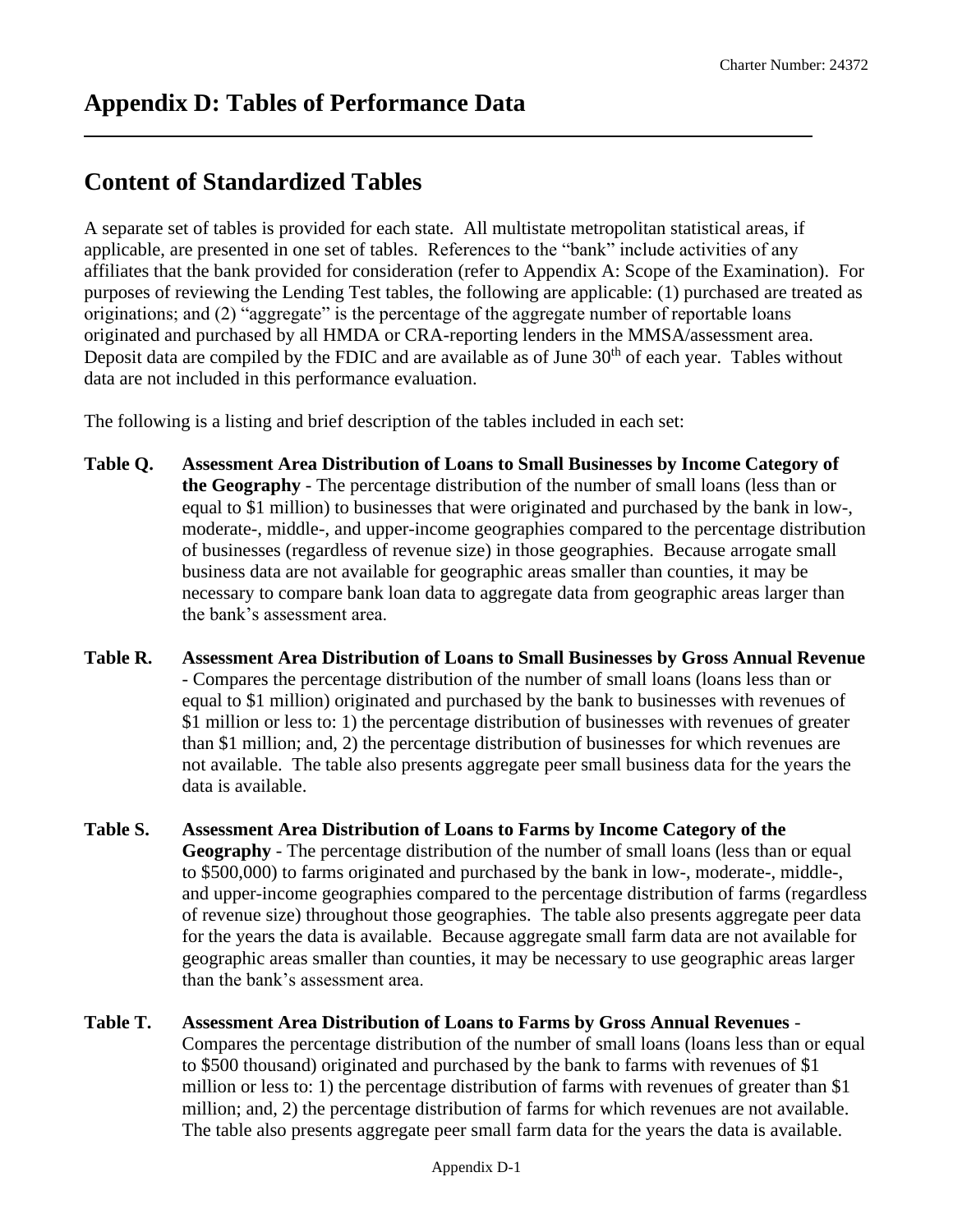- **Table U. Assessment Area Distribution of Consumer Loans by Income Category of the Geography** - Compares the percentage distribution of the number of loans originated and purchased by the bank in low-, moderate-, middle-, and upper-income geographies to the percentage distribution of households in those geographies.
- **Table V. Assessment Area Distribution of Consumer Loans by Income Category of the Borrower** - Compares the percentage distribution of the number of loans originated and purchased by the bank to low-, moderate-, middle-, and upper-income borrowers to the percentage distribution of households by income level in each MMSA/assessment area.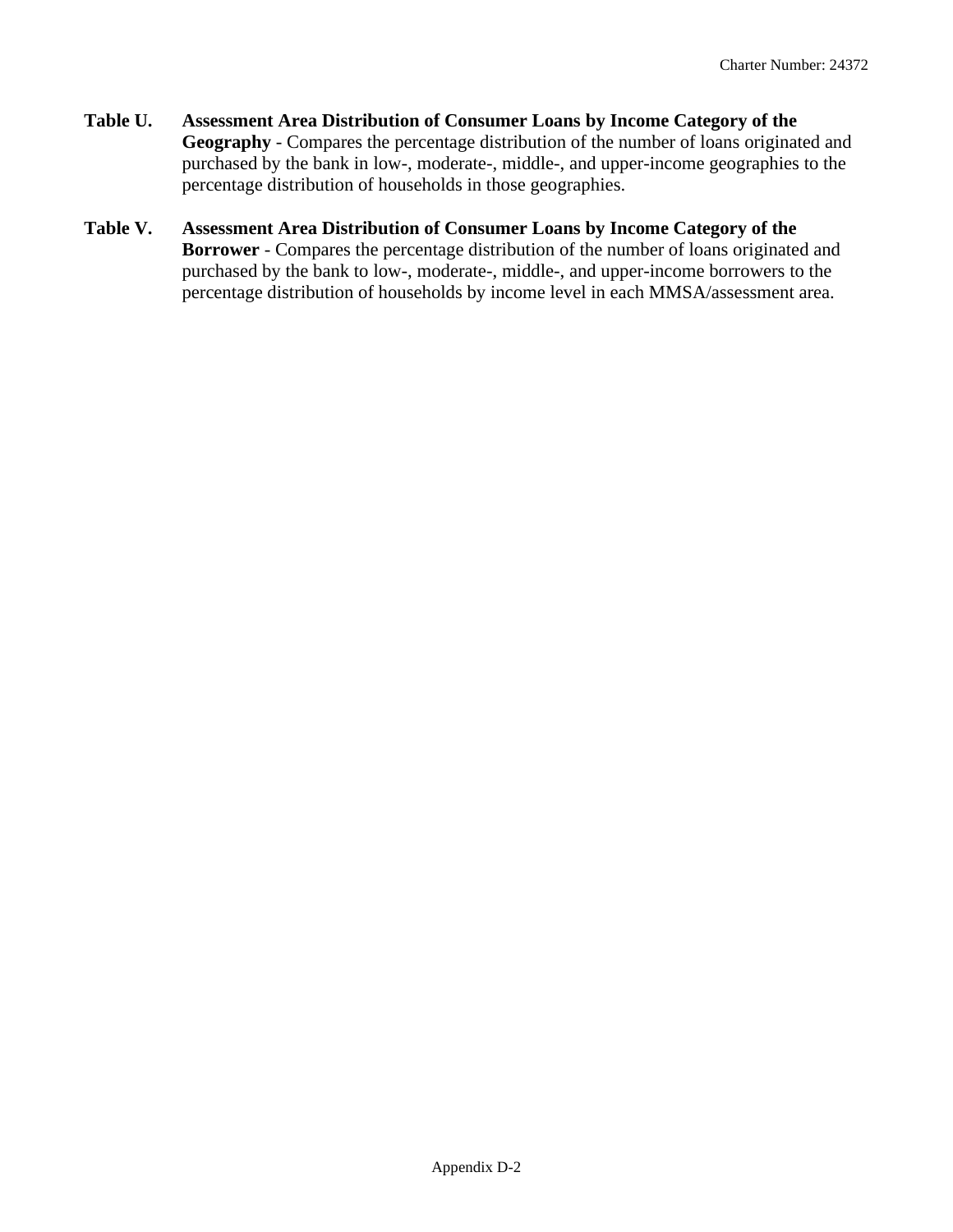# **Fargo MMSA**

| Table O: Assessment Area Distribution of Loans to Small Businesses by Income Category of the Geography |                                                                                                                                                             |                       |                        |                |                                                          |                          |     |                                                  |                |      |                                                  |                |      |                                                      |                         |      |                                                       |                        | 2017-19               |
|--------------------------------------------------------------------------------------------------------|-------------------------------------------------------------------------------------------------------------------------------------------------------------|-----------------------|------------------------|----------------|----------------------------------------------------------|--------------------------|-----|--------------------------------------------------|----------------|------|--------------------------------------------------|----------------|------|------------------------------------------------------|-------------------------|------|-------------------------------------------------------|------------------------|-----------------------|
|                                                                                                        |                                                                                                                                                             | Total Loans to Small  | <b>Businesses</b>      |                |                                                          | <b>Low-Income Tracts</b> |     | <b>Moderate-Income Tracts</b>                    |                |      | <b>Middle-Income Tracts</b>                      |                |      | <b>Upper-Income Tracts</b>                           |                         |      | <b>Not Available-Income Tracts</b>                    |                        |                       |
| <b>Assessment Area:</b>                                                                                |                                                                                                                                                             | \$.                   | $%$ of<br><b>Total</b> | <b>Overall</b> | $\frac{6}{6}$<br>$\cdot$   Market   Businesses   $^{-1}$ | $\frac{6}{10}$<br>Loans  |     | $\frac{0}{0}$<br>[Bank Aggregate Businesses ] De | $\frac{6}{10}$ |      | $\frac{6}{9}$<br>Bank Aggregate Businesses Loans | $\frac{6}{10}$ |      | $\frac{0}{0}$<br>  Bank   Aggregate   Businesses   D | $\frac{6}{10}$<br>Loans |      | $\frac{6}{9}$<br>  Bank   Aggregate   Businesses   Dr | $\frac{0}{0}$<br>Loans | <b>Bank Aggregate</b> |
| Fargo MMSA AA 60 12,035 100.0 5,367                                                                    |                                                                                                                                                             |                       |                        |                | 0.0                                                      | 0.0                      | 0.0 | 31.2                                             | 15.0           | 33.1 | 36.6                                             | 66.7           | 33.1 | 31.7                                                 | 18.3                    | 33.5 | 0.5                                                   | 0.0                    | 0.4                   |
| <b>Total</b>                                                                                           |                                                                                                                                                             | 60 12,035 100.0 5,367 |                        |                | 0.0                                                      | 0.0                      | 0.0 | 31.2                                             | 15.0           | 33.1 | 36.6                                             | 66.7           | 33.1 | 31.7                                                 | 18.3                    | 33.5 | 0.5                                                   | 0.0                    | 0.4                   |
|                                                                                                        | Source: 2019 D&B Data; 01/01/2017 - 12/31/2019 Bank Data; 2018 CRA Aggregate Data, "--" data not available.<br>Due to rounding, totals may not equal 100.0% |                       |                        |                |                                                          |                          |     |                                                  |                |      |                                                  |                |      |                                                      |                         |      |                                                       |                        |                       |

|                         | 2017-19<br>Table R: Assessment Area Distribution of Loans to Small Businesses by Gross Annual Revenues                                                         |       |            |                          |                                    |                   |           |                                            |                 |                                     |                                                         |  |
|-------------------------|----------------------------------------------------------------------------------------------------------------------------------------------------------------|-------|------------|--------------------------|------------------------------------|-------------------|-----------|--------------------------------------------|-----------------|-------------------------------------|---------------------------------------------------------|--|
|                         | <b>Total Loans to Small Businesses</b>                                                                                                                         |       |            |                          |                                    |                   |           | <b>Businesses with Revenues</b><br>$>1$ MM |                 |                                     | <b>Businesses with Revenues</b><br><b>Not Available</b> |  |
| <b>Assessment Area:</b> | #                                                                                                                                                              |       | % of Total | Overall<br><b>Market</b> | $\frac{6}{9}$<br><b>Businesses</b> | $%$ Bank<br>Loans | Aggregate | $\frac{0}{0}$<br><b>Businesses</b>         | % Bank<br>Loans | $\frac{6}{10}$<br><b>Businesses</b> | $%$ Bank<br>Loans                                       |  |
| Fargo MMSA AA           | 20                                                                                                                                                             | 5,211 | 100.0      | 5,367                    | 81.4                               | 85.0              | 49.1      | 6.7                                        | 15.0            | 11.9                                | 0.0                                                     |  |
| <b>Total</b>            | <b>20</b>                                                                                                                                                      | 5.211 | 100.0      | 5,367                    | 81.4                               | 85.0              | 49.1      | 6.7                                        | 15.0            | 11.9                                | 0.0                                                     |  |
|                         | Source: 2019 D&B Data; 01/01/2017 - 12/31/2019 Bank Data; 2018 CRA Aggregate Data, "--" data not available.<br>Due to rounding, totals may not equal $100.0\%$ |       |            |                          |                                    |                   |           |                                            |                 |                                     |                                                         |  |

|                         | 2017-19<br>Table U: Assessment Area Distribution of Consumer Loans by Income Category of the Geography         |     |                 |                          |                   |                      |                   |                                             |                 |                             |                 |                                    |                 |
|-------------------------|----------------------------------------------------------------------------------------------------------------|-----|-----------------|--------------------------|-------------------|----------------------|-------------------|---------------------------------------------|-----------------|-----------------------------|-----------------|------------------------------------|-----------------|
|                         | <b>Total Consumer Loans</b>                                                                                    |     |                 | <b>Low-Income Tracts</b> |                   |                      |                   | Moderate-Income Tracts Middle-Income Tracts |                 | <b>Upper-Income Tracts</b>  |                 | <b>Not Available-Income Tracts</b> |                 |
| <b>Assessment Area:</b> |                                                                                                                |     | $%$ of<br>Total | $%$ of<br>Households     | $%$ Bank<br>Loans | $%$ of<br>Households | $%$ Bank<br>Loans | $%$ of<br>Households                        | % Bank<br>Loans | $%$ of<br><b>Households</b> | % Bank<br>Loans | $%$ of<br><b>Households</b>        | % Bank<br>Loans |
| Fargo MMSA AA           | 60                                                                                                             | 767 | 100.0           | 0.0                      | 0.0               | 24.0                 | 15.0              | 45.5                                        | 71.7            | 29.1                        | 13.3            | 1.5                                | 0.0             |
|                         | Source: 2015 ACS Census; 01/01/2017 - 12/31/2019 Bank Data.<br>Due to rounding, totals may not equal $100.0\%$ |     |                 |                          |                   |                      |                   |                                             |                 |                             |                 |                                    |                 |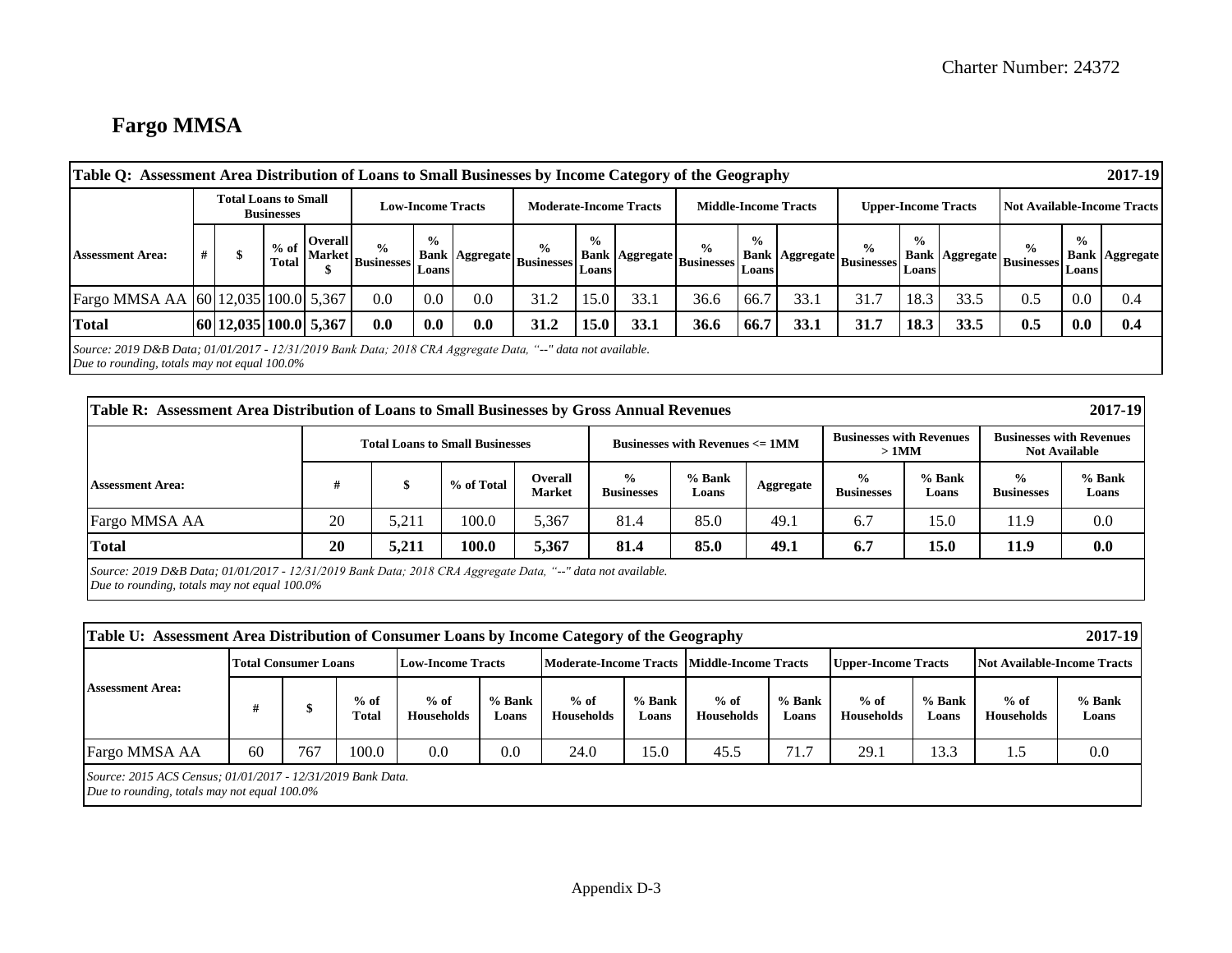|                                                             | 2017-19<br>Table V - Assessment Area Distribution of Consumer Loans by Income Category of the Borrower |                             |                 |                             |                   |                                            |                   |                                   |                   |                               |                   |                      |                                                 |
|-------------------------------------------------------------|--------------------------------------------------------------------------------------------------------|-----------------------------|-----------------|-----------------------------|-------------------|--------------------------------------------|-------------------|-----------------------------------|-------------------|-------------------------------|-------------------|----------------------|-------------------------------------------------|
|                                                             |                                                                                                        | <b>Total Consumer Loans</b> |                 | <b>Low-Income Borrowers</b> |                   | <b>Moderate-Income</b><br><b>Borrowers</b> |                   | Middle-Income<br><b>Borrowers</b> |                   | <b>Upper-Income Borrowers</b> |                   |                      | <b>Not Available-Income</b><br><b>Borrowers</b> |
| <b>Assessment Area:</b>                                     |                                                                                                        |                             | $%$ of<br>Total | $%$ of<br><b>Households</b> | $%$ Bank<br>Loans | $%$ of<br>Households                       | $%$ Bank<br>Loans | $%$ of<br><b>Households</b>       | $%$ Bank<br>Loans | $%$ of<br><b>Households</b>   | $%$ Bank<br>Loans | $%$ of<br>Households | % Bank<br>Loans                                 |
| Fargo MMSA AA                                               | 20                                                                                                     | 407                         | 100.0           | 23.5                        | 30.0              | 17.3                                       | 50.0              | 17.2                              | 20.0              | 42.0                          | 0.0               | 0.0                  | 0.0                                             |
| <b>Total</b>                                                | 20                                                                                                     | 407                         | 100.0           | 23.5                        | <b>30.0</b>       | 17.3                                       | 50.0              | 17.2                              | 20.0              | 42.0                          | 0.0               | 0.0                  | 0.0                                             |
| Source: 2015 ACS Census; 01/01/2017 - 12/31/2019 Bank Data. |                                                                                                        |                             |                 |                             |                   |                                            |                   |                                   |                   |                               |                   |                      |                                                 |

 *Due to rounding, totals may not equal 100.0%* 

### **State of Minnesota**

| 2017-19<br>Table Q: Assessment Area Distribution of Loans to Small Businesses by Income Category of the Geography                                              |                                                  |  |  |                          |                                                 |                        |                               |                                                      |                |                             |                                                  |               |                            |                                                  |               |                                    |                                                  |               |                       |
|----------------------------------------------------------------------------------------------------------------------------------------------------------------|--------------------------------------------------|--|--|--------------------------|-------------------------------------------------|------------------------|-------------------------------|------------------------------------------------------|----------------|-----------------------------|--------------------------------------------------|---------------|----------------------------|--------------------------------------------------|---------------|------------------------------------|--------------------------------------------------|---------------|-----------------------|
|                                                                                                                                                                | <b>Total Loans to Small</b><br><b>Businesses</b> |  |  | <b>Low-Income Tracts</b> |                                                 |                        | <b>Moderate-Income Tracts</b> |                                                      |                | <b>Middle-Income Tracts</b> |                                                  |               | <b>Upper-Income Tracts</b> |                                                  |               | <b>Not Available-Income Tracts</b> |                                                  |               |                       |
| <b>Assessment Area:</b>                                                                                                                                        | #                                                |  |  | % of Overall             | $\frac{0}{0}$<br><b>Total Market Businesses</b> | $\frac{0}{0}$<br>Loans |                               | $\frac{6}{9}$<br>  Bank   Aggregate   Businesses   D | $\frac{6}{10}$ |                             | $\frac{0}{0}$<br>Bank Aggregate Businesses Loans | $\frac{0}{0}$ |                            | $\frac{0}{0}$<br>Bank Aggregate Businesses Loans | $\frac{0}{0}$ |                                    | $\frac{6}{9}$<br>Bank Aggregate Businesses Loans | $\frac{0}{0}$ | <b>Bank Aggregate</b> |
| MN Non-MSA AA                                                                                                                                                  |                                                  |  |  | 20 999 100.0 1,929       | 0.0                                             | 0.0                    | 0.0                           | 12.5                                                 | 10.0           | 9.9                         | 76.7                                             | 80.0          | 76.4                       | 10.8                                             | 10.0          | 13.7                               | 0.0                                              | 0.0           | 0.0                   |
| <b>Total</b>                                                                                                                                                   |                                                  |  |  | 20 999 100.0 1,929       | 0.0                                             | 0.0                    | 0.0                           | 12.5                                                 | 10.0           | 9.9                         | 76.7                                             | 80.0          | 76.4                       | 10.8                                             | 10.0          | 13.7                               | 0.0                                              | 0.0           | 0.0                   |
| Source: 2019 D&B Data; 01/01/2017 - 12/31/2019 Bank Data; 2018 CRA Aggregate Data, "--" data not available.<br>Due to rounding, totals may not equal $100.0\%$ |                                                  |  |  |                          |                                                 |                        |                               |                                                      |                |                             |                                                  |               |                            |                                                  |               |                                    |                                                  |               |                       |

| 2017-19<br>Table R: Assessment Area Distribution of Loans to Small Businesses by Gross Annual Revenues      |    |     |                                        |                          |              |                                      |           |                                            |                   |                                                  |                   |  |
|-------------------------------------------------------------------------------------------------------------|----|-----|----------------------------------------|--------------------------|--------------|--------------------------------------|-----------|--------------------------------------------|-------------------|--------------------------------------------------|-------------------|--|
|                                                                                                             |    |     | <b>Total Loans to Small Businesses</b> |                          |              | Businesses with Revenues $\leq 1$ MM |           | <b>Businesses with Revenues</b><br>$>1$ MM |                   | <b>Businesses with Revenues Not</b><br>Available |                   |  |
| <b>Assessment Area:</b>                                                                                     |    |     | % of Total                             | Overall<br><b>Market</b> | % Businesses | $%$ Bank<br>Loans                    | Aggregate | $\frac{6}{9}$<br><b>Businesses</b>         | $%$ Bank<br>Loans | % Businesses                                     | $%$ Bank<br>Loans |  |
| MN Non-MSA AA                                                                                               | 20 | 999 | 100.0                                  | .929                     | 83.7         | 95.0                                 | 57.3      | 4.9                                        | --                | 11.4                                             | 5.0               |  |
| <b>Total</b>                                                                                                | 20 | 999 | 100.0                                  | 1,929                    | 83.7         | --                                   | 57.3      | 4.9                                        | --                | 11.4                                             | 5.0               |  |
| Source: 2019 D&B Data; 01/01/2017 - 12/31/2019 Bank Data; 2018 CRA Aggregate Data, "--" data not available. |    |     |                                        |                          |              |                                      |           |                                            |                   |                                                  |                   |  |

 *Due to rounding, totals may not equal 100.0%*